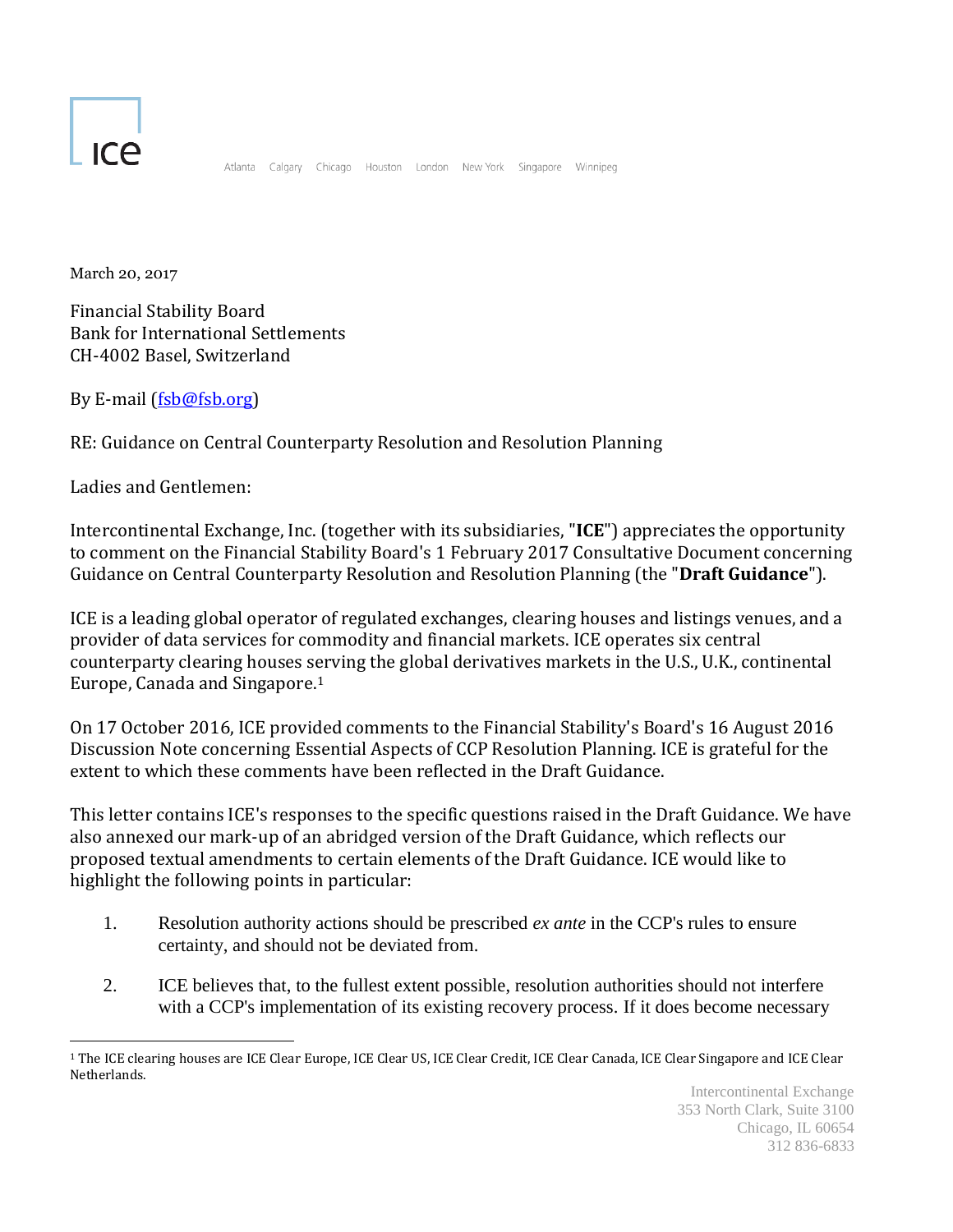for a resolution authority to intervene before a CCP has exhausted its available tools, the resolution authority should continue to act consistently with the CCP's existing rules and arrangements.

3. Once a CCP enters resolution, equity should only be written down after rulebook resources and tools (such as variation margin gain haircutting or tear-up) have been exhausted. Otherwise, the CCP would, *inter alia,* be in breach of regulatory capital requirements whilst such resources or tools were undertaken.

ICE welcomes the ongoing involvement of the Financial Stability Board and its members in the important topics of clearing house recovery, resolution and resilience. ICE believes that the Draft Guidance in particular raises significant questions concerning the operation of resolution proceedings in the context of a clearing house that warrant further consideration and discussion among clearing houses, their participants and users, regulators and other interested stakeholders.

# 1. **The overall objectives of CCP resolution and resolution planning (Section 1)**

- 1.1 ICE supports the Draft Guidance's express reference to maintaining existing incentives for CCPs, clearing members and market participants during a crisis situation. ICE believes these incentives are critical to facilitating an effective recovery and resolution of a CCP.
- 1.2 CCPs themselves, and their rulebooks, should focus principally on establishing tools and procedures to provide for CCP recovery – that is, the return to a matched book and full allocation of losses under a process run by the CCP. Resolution authorities should not be entitled or incentivised to interfere with, or override, the CCP's pre-agreed recovery process. Allowing such deviations may allow particular industry interests to leverage resolution situations to their benefit and detracts from legal and market certainty. On this basis, ICE believes that resolution is to be invoked only in a situation where all efforts at recovery have been unsuccessful (whether taken by CCP itself, the resolution authority, or a combination of the two). The CCP's existing recovery procedures have been: (1) developed in consultation with the CCPs' clearing members and end-users; (2) formally agreed upon, by the clearing members pursuant to CCP rulebooks and member agreements and, where applicable, by customers pursuant to their clearing agreements; (3) reviewed and approved by the CCPs' regulators; and, (4) codified in the CCP's rulebooks for purposes of transparency and certainty. These procedures are expected to manage most, if not all, difficulties faced by a CCP. To ensure that appropriate incentives and market certainty are maintained, we suggest that Section 1 of the Draft Guidance should expressly endorse the centrality of the CCP's agreed recovery and default management processes within the recovery / resolution framework and remove discretion to disapply this process.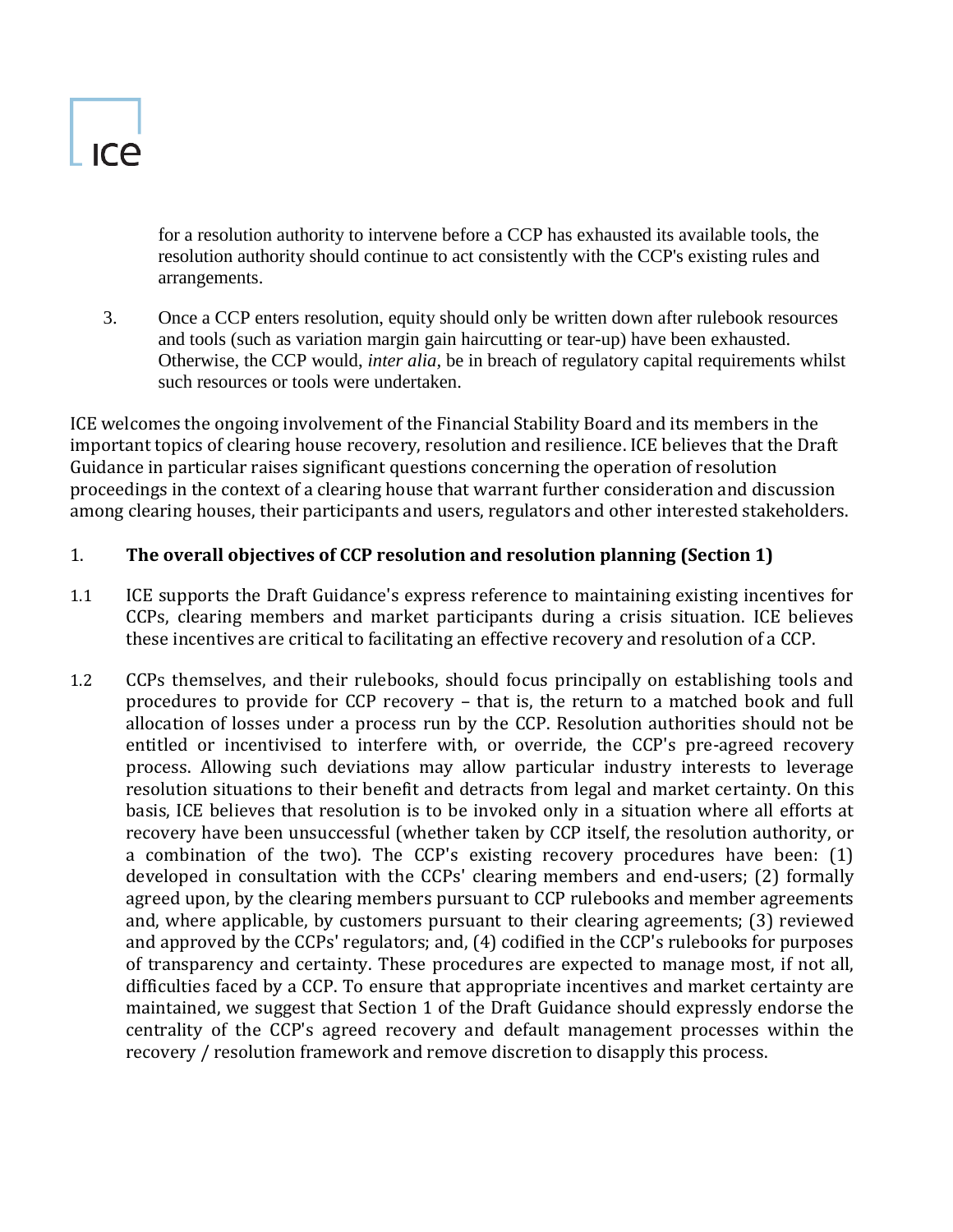- 2. **The powers that resolution authorities should have to maintain the continuity of critical CCP functions, return the CCP to a matched book and address default and non-default losses (Section 2)**
- <span id="page-2-0"></span>2.1 CCPs have established rules, which are supported by members and provide a strong framework for return to a matched book. These include default management powers to deal with contract close outs, powers of assessment, variation margin gain haircutting ("**VMGH**") and, in extremis, tear-up. These procedures have been agreed with the CCP's regulators and members. It is important to consider the procedures that the market has already agreed to and which are already in place at many CCPs. If a resolution authority acts in a manner which is inconsistent with the CCP's rules, it will harm certainty in the market, potentially subject members to unlimited liability for regulatory capital purposes, and risk undermining the incentives that have been designed to affect recovery and resolution.
- 2.2 Resolution authorities should have the power, during recovery and resolution planning, to compel a CCP to incorporate the appropriate tools in its rulebook. However, once a CCP enters into a crisis situation, ICE believes that the actions taken by the resolution authority should be in accordance with the CCP's existing rules and arrangements which have been agreed on an *ex ante* basis.
- 2.3 For these reasons, the last sentence in the Section 2 box and paragraph 2.2 of the Draft Guidance should be amended. Our amendments would ensure appropriate powers are included in the CCP's rules and arrangements *ex ante*. Moreover, these amendments require a resolution authority to adhere to these existing arrangements if it intervenes before such steps and processes have been exhausted. This adherence to existing rules and arrangements has also been reflected in our changes to the description of the available tools (*see,* paragraphs 2.3, 2.5, 2.6, 2.7, 2.9, and 2.10)
- 2.4 ICE is of the view that auctions should serve as the primary recovery tool for restoring a matched book. Default auctions can be designed to incentivise participation and robust bidding, and, in ICE's view, provide the most efficient means for the CCP to return to a matched book and allocate losses based on actual bids made by market participants. Auctions also give members and end-users an opportunity to participate in default management and protect themselves against the use of recovery tools that they may view as unfavourable or undesirable, such as VMGH or tear-up. ICE appreciates that the Draft Guidance states that a resolution authority may conduct auctions (paragraph 2.3) and that ideally the partial tear-up tool would only be used once market based actions (such as auctions) had failed (paragraph 2.4). ICE believes, however, that auctions should be explicitly prioritised in the recovery/resolution toolbox and, unless subject to strong overriding consideration, should have proven unsuccessful prior to the use of any other,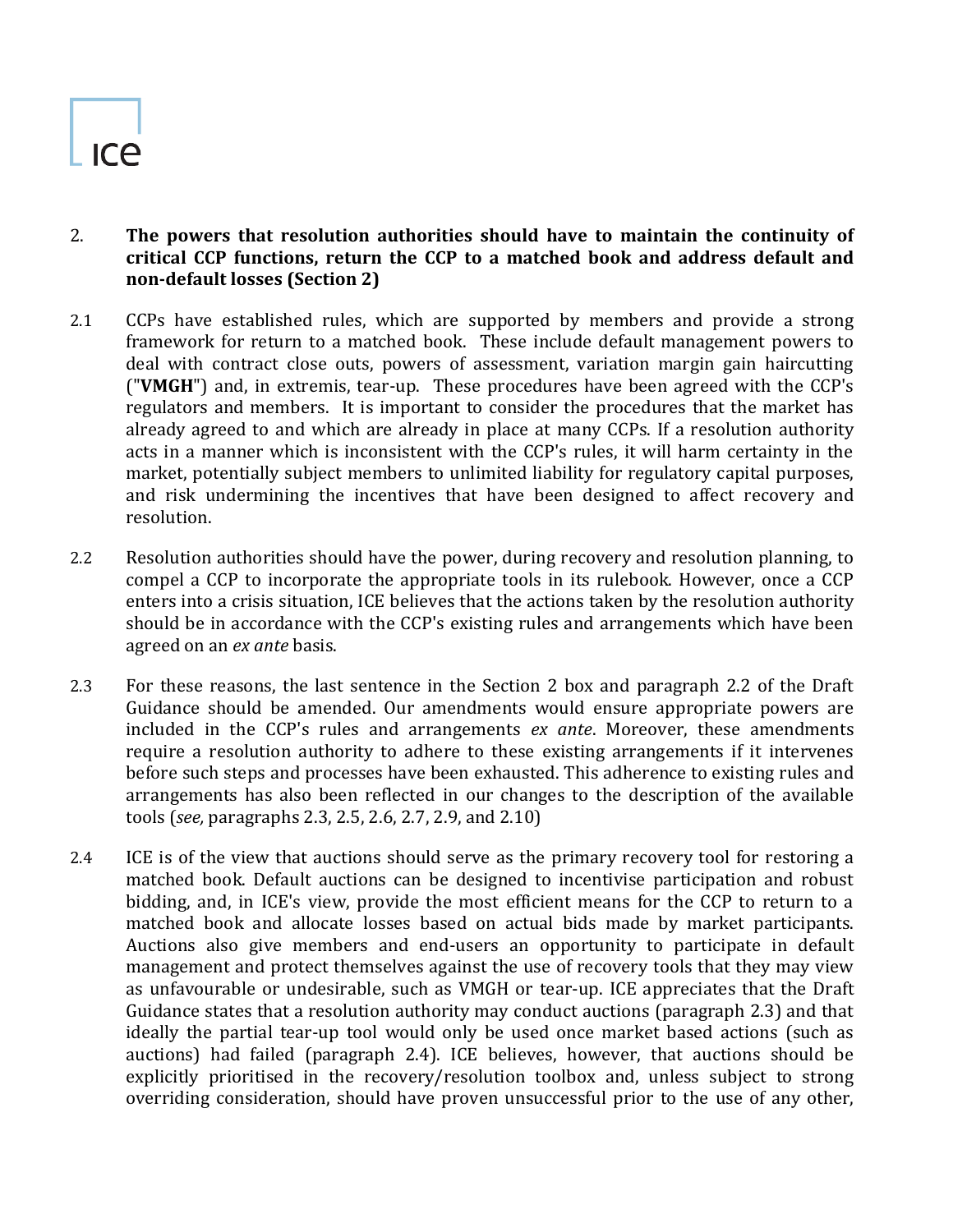# ICA

more drastic, tool. We have therefore proposed a new draft paragraph 2.3A in the attached Draft Guidance which expressly endorses the primacy of auctions in the recovery framework.

- 2.5 Generally, with respect to preference of tools, ICE believes that the resolution authority should seek to follow the hierarchy prescribed by the CCP's rules to the fullest extent possible. ICE agrees with the distinction made in the Draft Guidance between recovery tools, such as partial tear-up, which may be used if market based actions to return to a matched book have failed, and more extreme tools, such as full tear-up and forced allocation, which should only be used as a last resort, when a CCP is effectively subject to final resolution or wind-down. Likewise, we believe that due to the extreme nature of VMGH its exercise should also be constrained to certain circumstances. Although VMGH may be appropriately employed before final resolution or wind-down, it should serve as a limited tool that allows the CCP to continue operations for a defined time in extraordinary circumstances. We have therefore proposed textual amendments to paragraph 2.10 which make clear that VMGH should only be used at the end of the default waterfall, and for a specified period.
- 2.6 For the reasons set out in paragraph [2.1](#page-2-0) of this letter, we do not support granting the resolution authority distinct, statutory powers to make cash calls which go beyond the CCP's rules (as indicated in paragraphs 2.9 and 2.14 of the Draft Guidance). To the extent the Financial Stability Board concludes that such powers should be available, we strongly support the Draft Guidance to the extent that it notes that such statutory power shall be subject to a specific, *ex ante* statutory limit. Without a specific *ex ante* statutory limit, such powers could subject members to unlimited liability for regulatory capital purposes and would create market uncertainty and mis-incentives in a crisis scenario.
- 2.7 ICE does not support original margin write downs. This tool would represent a major loss of assets for users of financial markets and would risk major industry contagion. Any powers to take such steps would also have serious effects on regulatory capital treatment of participants posting collateral. Such steps are probably unlawful or conflict with insolvency laws and customer asset protection regimes in many jurisdictions. For these reasons, we propose that paragraph 2.11 should be struck out.
- 2.8 ICE believes that the Draft Guidance should more clearly distinguish between "partial tearup" and "full tear-up". We understand that partial tear-up (as understood by the Financial Stability Board) occurs when the CCP settles and cancels the contract of entities opposite to those of the defaulter. The Draft Guidance should also cover situations where a particular product within a cleared service that has become "toxic" is terminated entirely but where other contracts (reflecting working powers of the market) continue. For example, ICE believes that a CCP should be able to apply a full tear-up to a particular fungible set of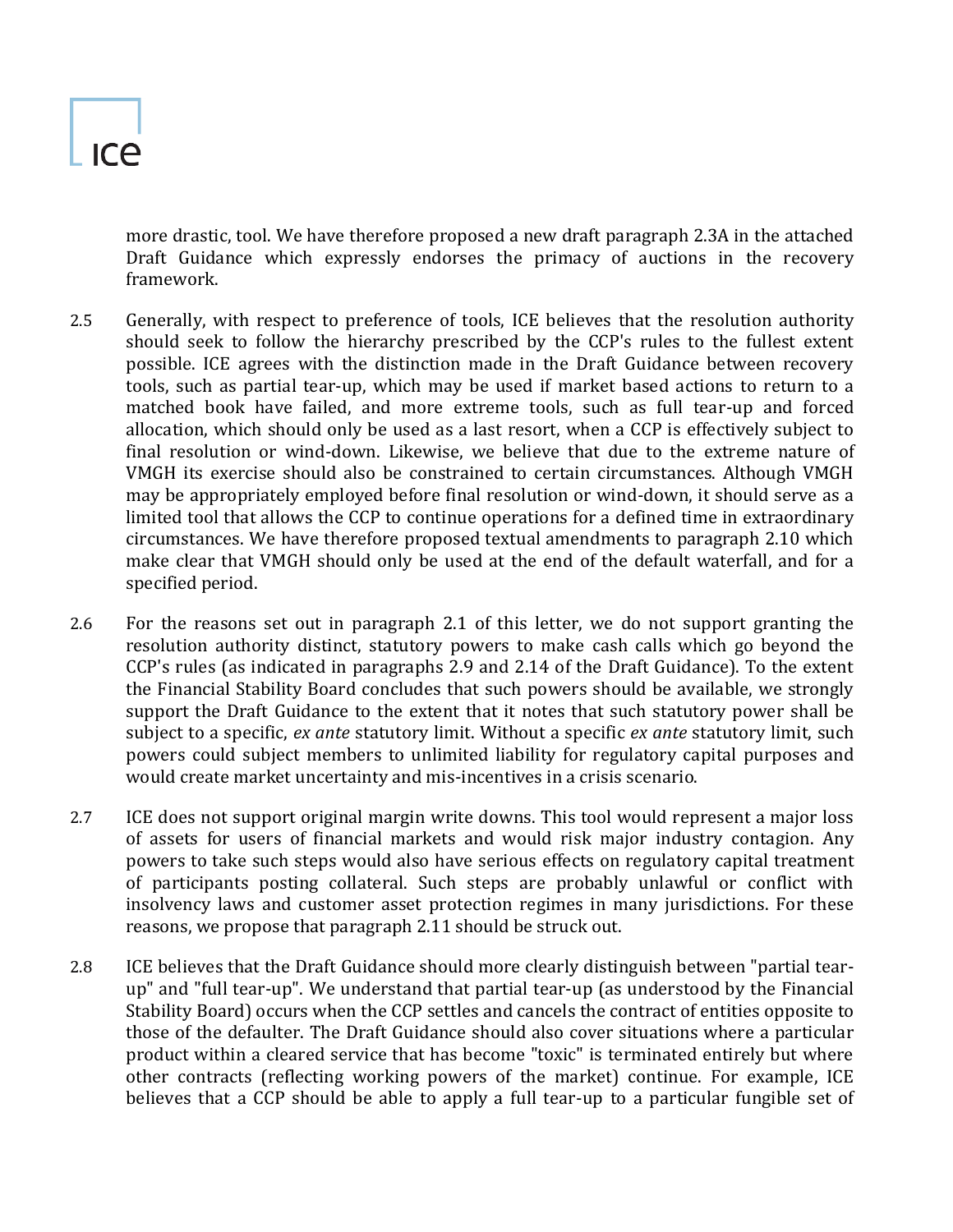contracts within a clearing service *e.g.* emissions but not oil contracts, even if such contracts fall within the same "clearing service". To differentiate between the tools on this basis, we have proposed textual amendments to the definition of "partial tear-up" and "full tear-up" in Section 2 (paragraphs 2.5-2.6) and in the *Key Terms*.

- 2.9 ICE supports the Draft Guidance's suggestion that "*ideally*" partial tear-up should occur if market based action to return to a matched book have failed or are expected to fail. ICE would go further and suggest that this should tool should ideally be used following an unsuccessful attempt at an auction (see paragraph 2.4). An unsuccessful which includes participation of appropriate client firms who express an interest in bidding on the portfolio, may indicate that there is no longer an appetite for the products in the market. Partial tear-ups done in this way distribute losses only after reasonable effort has been made to dispose of the positions through a market mechanism.
- 2.10 The Draft Guidance envisages that the resolution authority should have the power to write down and convert unsecured liabilities into equity (point (vi), box, Section 2). The Draft Guidance subsequently goes into greater detail on write-down and conversion upon nondefault losses (paragraphs 2.13-2.15). We believe that this power would subvert and substantially weaken clearing participants' incentives to commit to the recovery phase in a way that would lend unhelpful momentum towards resolution. As discussed in our response to Section 1, the incentive structures designed to manage a default or CCP recovery depend on putting all participants (CCPs and clearing members) at risk of greater loss for lack of participation in the process. Any compensation at the end of the resolution process must be designed to preserve these crucial incentives.
- 2.11 As a starting point, it should be appreciated that equity as a compensation tool will skew the incentive structure supporting the CCP's default management and recovery process. Allocating equity to the clearing members effectively creates an ownership opportunity for clearing members in a market stress event. If the CCP is approaching resolution, the clearing member will likely have suffered losses under the default management process. If bearing a relatively small amount of additional losses would result in an ownership stake in the CCP, there is a risk that clearing members would view it as more beneficial to artificially limit their participation in the default management process and encourage the resolution of the CCP to gain this ownership. In addition, awarding equity may also upset the CCPs structure, which is established to ensure that independent owners, clearing participants (through the risk committee), and CCP senior management are all incentivised to manage overall risk effectively.
- 2.12 In the event that a CCP operates multiple asset classes with unique clearing memberships, providing an equity stake would, at a minimum, be extremely complicated. Moreover, equity offerings could threaten the security of the other asset classes if defaults only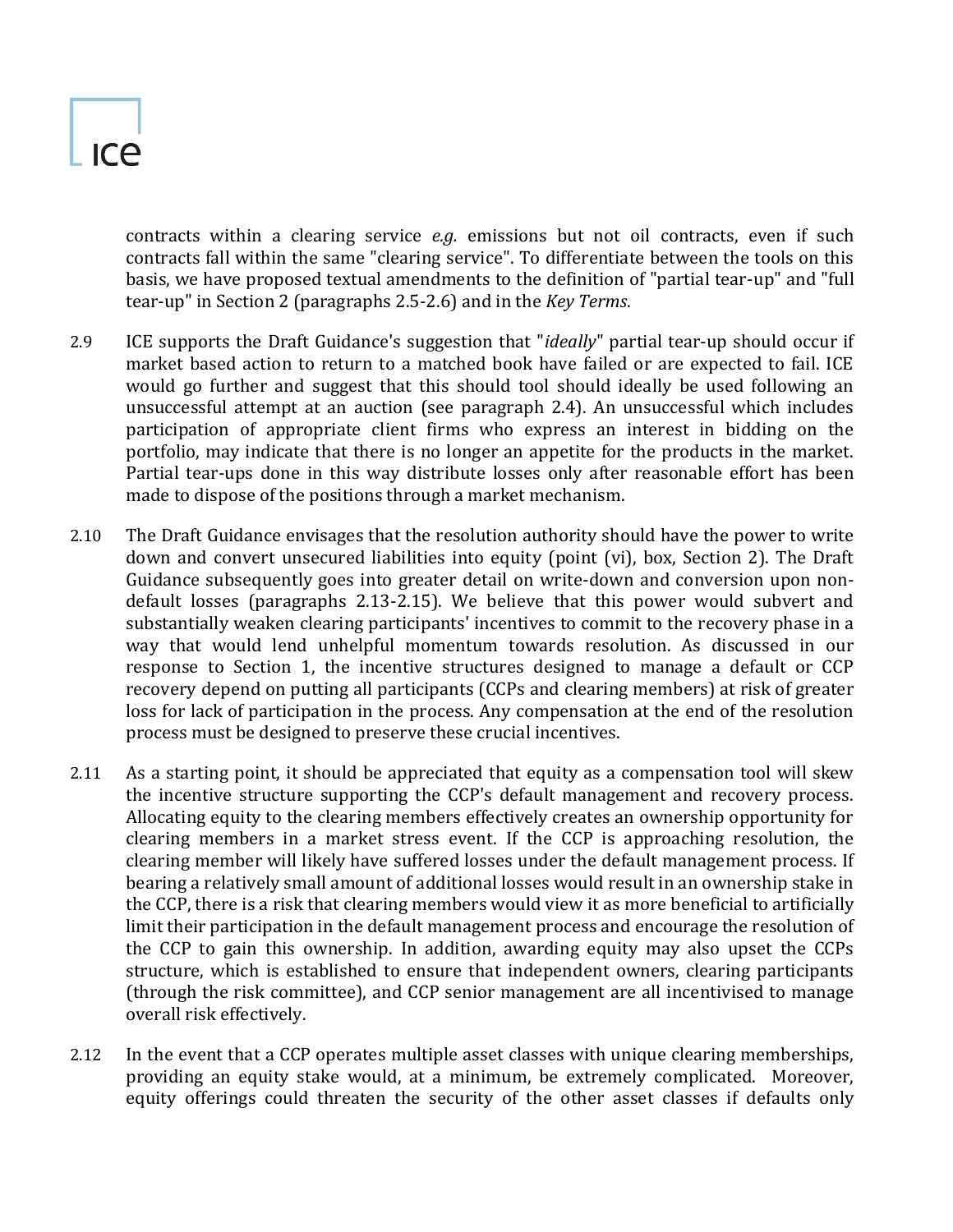

occurred for certain asset classes and therefore allowed persons who were disadvantaged to have ownership over the entire CCP structure. There is also a risk that this compensation structure favours some clearing members while dis-incentivising others, who may not be permitted to take an ownership stake in the CCP.

- 2.13 For all of these reasons, there are significant issues with using equity to reward clearing members for behaving in an appropriate manner during a default, recovery, or resolution. Therefore, we support the Draft Guidance's suggestion that, if equity is to be awarded, this should only occur once:
	- (a) all loss allocation measures and recoveries from defaulting counterparties have been applied;
	- (b) the CCP's owners are unwilling or unable to recapitalise the CCP; and
	- (c) existing equity has been written down.
- 2.14 ICE would, however, propose to amend paragraph 2.13, such that it is clear that resolution authorities must follow these steps in the sequence listed above before writing down unsecured liabilities or providing equity as a return for extraordinary financial contributions made during the CCP resolution. Ignoring this sequence would upset the agreed incentive and default structures and could prevent a CCP from avoiding harm to the market, if, for instance, existing equity holders were not given an opportunity to recapitalise the CCP before equity was written down or awarded to creditors.

# 3. **The potential indicators of circumstances that could lead to a determination to trigger resolution (Section 3)**

3.1 CCPs should be given every chance to execute their recovery plans, as set forth in their rulebook, prior to resolution authority intervention. If intervention by the resolution authority is too prescriptively defined or too easily enacted and allows for deviation from the rulebook, this may constrain participation in recovery actions, militate against an effective recovery and incentivise lobbying and pressurising of authorities by particular interest groups. Entry into resolution is most clearly defined as the point at which the recovery plan has been exhausted and has failed to achieve its objective of a balanced market. On this basis, we support the triggers introduced in Section 3 of the Draft Guidance to the extent that they defer to the exhaustion of the recovery process, or are premised upon a determination that a CCP-led recovery process is reasonably likely to fail and that the resolution authority may better discharge the tools in a manner that furthers the resolution objectives.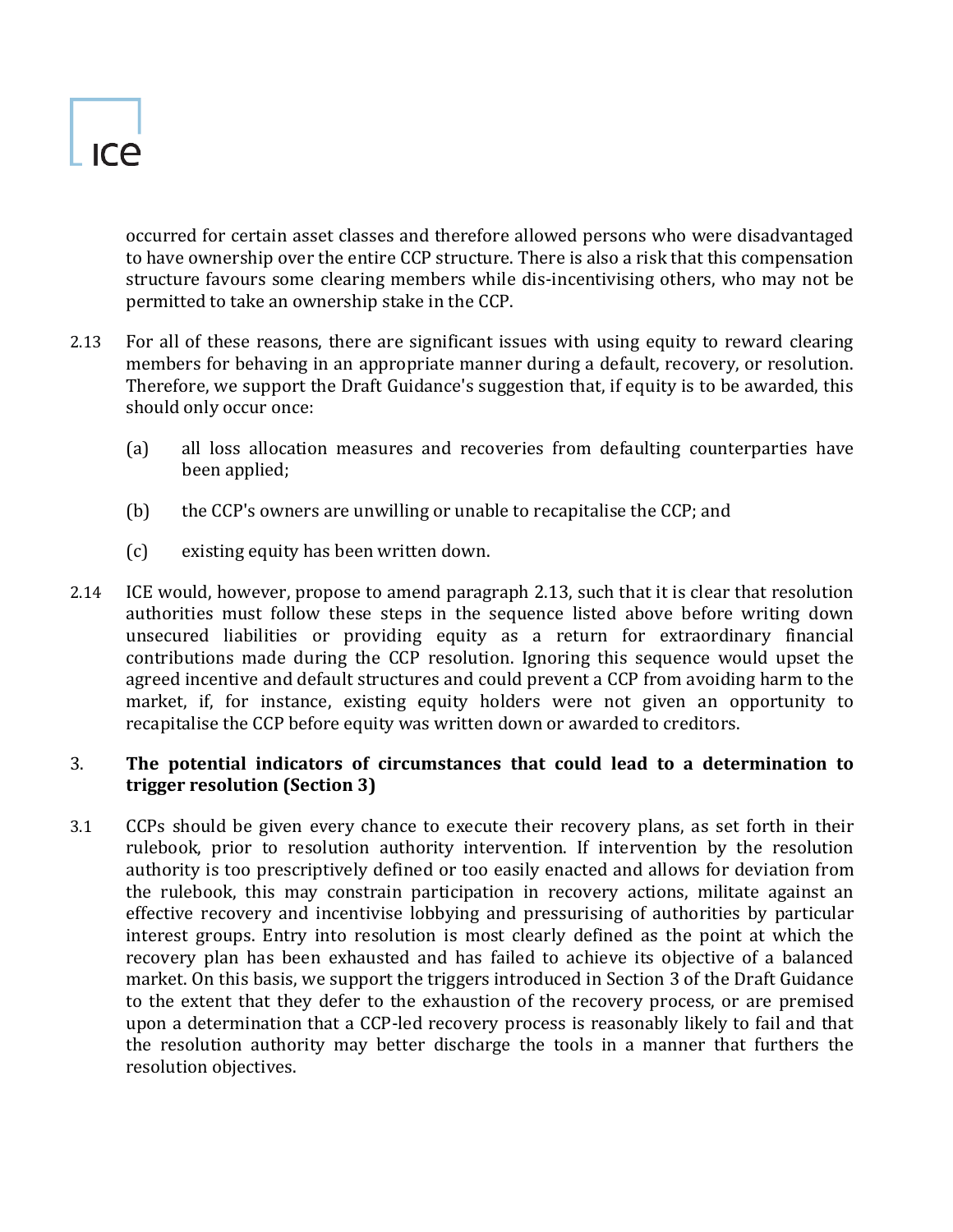- 3.2 Paragraph 3.1 of the Draft Guidance states that a CCP may be placed in resolution before recovery actions are exhausted in instances where (inter alia) "*confidence in the CCP is*  failing and participants will be unwilling to participate fully in recovery in a way that *maintains continuity of critical functions".* ICE believes that regulatory intervention based on this loose test should not displace the CCP's published recovery plan. Allowing resolution authorities to sidestep the recovery process on this basis would effectively empower participants to frustrate the incentives that have been built into the recovery plan and force a CCP into resolution prematurely by not engaging in the recovery process. Participants may be led by mis-incentives; it is conceivable that for a collection of participants, their economic interests would favour the CCP's resolution in circumstances where the CCP could still be viably saved through the recovery process. For these reasons, we suggest deleting the quoted wording.
- 3.3 Likewise, in the case of default loss, in the Draft Guidance one of the potential indicators of circumstances that could lead to a determination to trigger resolution is that "*the CCP's participants no longer have confidence in its ability to manage risks effectively*" (paragraph 3.4(iv)). For the reasons already given, participant disengagement does not act as an appropriate indication that resolution should be triggered and we therefore also propose to strike out this sub-clause.
- 3.4 In respect of non-default losses, any failure by the CCP to comply with regulatory requirements for authorisation should not, without more, serve as a potential indicator of circumstances that could lead to a determination to trigger resolution (paragraph 3.5(iii)). Such a failure could conceivably be triggered by an IT failure or mishandling of a complaint. On this basis, we suggest limiting this sub-clause to instances where the failure to comply with regulatory requirements for authorisations "*results in a significant threat to the continuity of the CCP"*.
- <span id="page-6-0"></span>3.5 ICE supports the suggestion in paragraph 3.3 of the Draft Guidance that any publicly disclosed indicators that would inform the resolution authority's determination to trigger resolution "*should not be regarded as exhaustive or as fixed or automatic triggers*". In this particular respect, we believe the market will benefit from "constructive ambiguity", allowing the authorities to have the flexibility to respond to the market stress as appropriate given the facts and circumstances at the time, without being bound by a strict, pre-defined plan, provided that the trigger for exercising powers is well-defined, as set out above.
- 3.6 Finally, we propose including clarificatory wording in the Section 3 box of the Draft Guidance that sets out that once a CCP enters resolution, decision making authority over the CCP passes to the resolution authority. This wording will avoid any uncertainty on the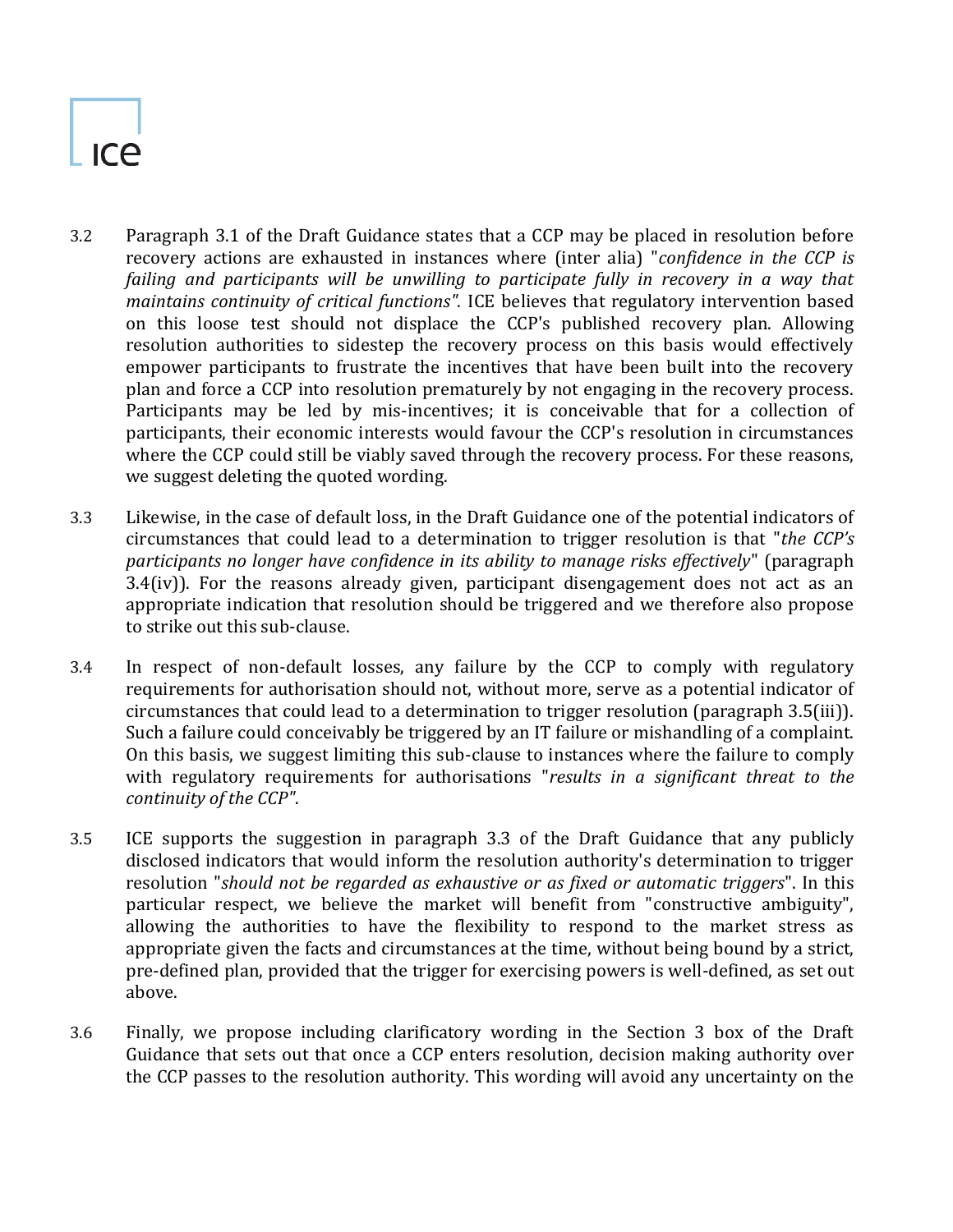part of the CCP's board, participants and the resolution authority itself as to where responsibilities and liabilities for operating the business lie.

# 4. **The treatment of equity of existing CCP owners in resolution (Section 4)**

4.1 ICE appreciates that in a resolution, equity holders may absorb losses. ICE reiterates, however, that existing owners' equity should absorb losses in resolution after other available tools and resources in the CCP's rulebook (including VMGH and tear-up) have been applied. Distinct from the write-down of equity upon resolution, CCP owners are already liable for significant losses in addition to their equity on a CCP failure. These amounts are agreed and pre-funded in the default fund. CCP owners contribute to default funds in a commercially appropriate amount which, at a minimum, meets any relevant regulatory requirements and enhances confidence in the CCP's provision of service. Any mechanism which allows the agreed waterfall to be altered in order to impose losses on equity holders instead of those liable under the CCP's rules would create incentives on members not to participate in default management. This new proposal for equity write down at such an early stage would eliminate regulatory capital prior to, for instance, VMGH. This places participants in an uncertain situation where recovery would then take place for a CCP in breach of regulatory capital requirements. Moreover, equity should not be written down where members have agreed in the rules to limited recourse (particularly where there are multiple clearing services, in other cases as well). No CCP rulebook or regulations propose such a structure today. In any event, share capital (funded by owners and capable of being written down under resolution frameworks, after loss sharing) is already present as a further level of "skin in the game", once dedicated financial resources made available in the default waterfall or to cover non-default losses have been depleted. On this basis, we have proposed amendments to Section 4 of the Draft Guidance which ensure the CCP's rules and resources have been exhausted before equity is written down.

# 5. **The application of the "No Creditor Worse Off" safeguard and determination of the insolvency counterfactual (Section 5)**

- 5.1 ICE strongly supports the Draft Guidance's description of the no creditor worse off ("**NCWO**") counterfactual as it assumes "*the full application of the CCP's rules and arrangements for loss allocation*". The counterfactual for both default and non-default losses assumes full application of the CCP's default or loss sharing arrangements, which means participants are not given mis-incentives which would encourage placing a CCP into resolution prematurely. We have proposed minor amendments to paragraphs 5.6 and 5.7 to ensure the counterfactual takes account of all available CCP tools, including cash calls and VMGH.
- 5.2 ICE recognises that the actions of a resolution authority for a CCP may be governed by a wider set of objectives in the service of financial stability, which may result in a number of considerations that potentially conflict with each other. We do not believe, however, that this would justify deviation from the default loss waterfall for a CCP in resolution. For these reasons, the resolution authority should not be empowered to act in a manner that is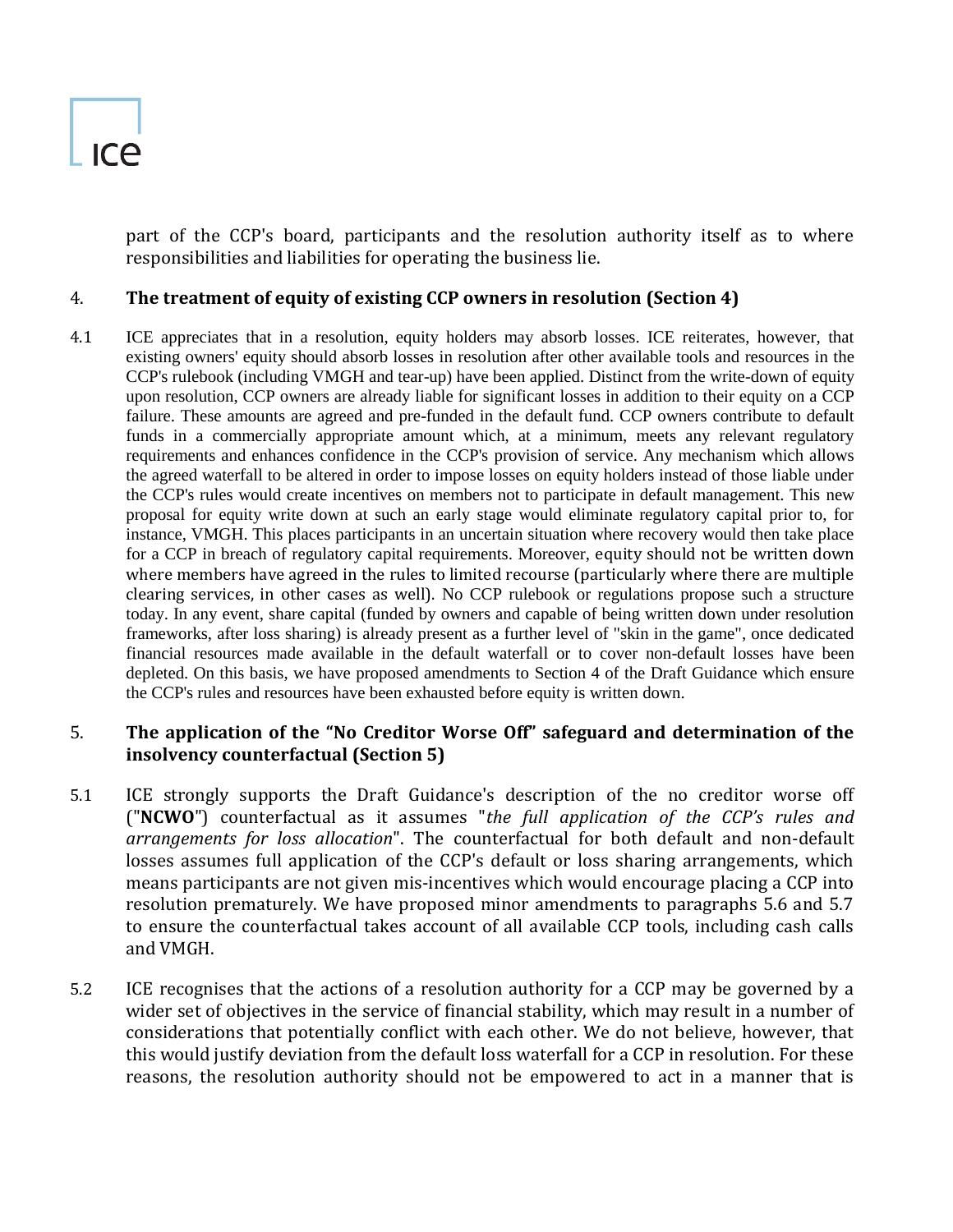contrary to the CCP's rules and arrangements unless specified *ex ante*. We have therefore proposed that paragraphs 5.2 and 5.3 should be deleted.

5.3 Finally, a new draft paragraph 5.4A is proposed for the Draft Guidance which will make clear that if both a default loss and a non-default loss occur simultaneously, the tools to address them would remain separate. Likewise, the default and non-default losses would be addressed individually on the basis of the unique NCWO counterfactuals described for each in the Draft Guidance.

# 6. **The assessment of the adequacy of financial resources in resolution, including elements that the FSB should consider in future work on the quantum of resources for purposes of resolution (Section 6)**

- 6.1 Section 6 of the Draft Guidance is premised upon the resolution authority making "*appropriately prudent assumptions about the financial resources that may be required to achieve the resolution objectives*". The Financial Stability board should strive to provide further detail on what these prudent assumptions would constitute. Most CCPs premise their default fund size on the basis of the simultaneous default of the two largest clearing members ("cover 2"). Benchmarking the concept of "*prudent assumptions*" would involve a more extreme event. Further guidance, on what these prudent assumptions should be, would be welcome.
- 6.2 Resolution authorities should limit their assessments of suitability to the CCP itself. CCPs are stand-alone vehicles that must by their nature have a matched book. There should be no additional mandatory look beyond the CCP, by means of assessing the parent of a CCP or a third party because doing otherwise risks contagion. For instance, directions made at the level of the CCP's parent risk detrimentally affecting all members of the CCP's group, including other, distinct CCPs within such group.
- 6.3 In theory, insurance could be used at any level of the waterfall *e.g*. to cover CCP contributions. In practice, it has been difficult to obtain insurance policies for CCPs in recent years, due to lack of availability of such products in the market. References to such resources should clarify it is not mandatory to obtain such policies. For these reasons, we have proposed minor amendments to paragraph 6.3 to clarify that a resolution authority should consider both the viability and credibility of any additional arrangements.
- 6.4 We have added an amendment to paragraph 6.7 to clarify that a CCP equity owner may also be entitled to redistributions from the estate of a defaulting counterparty (once temporary public funds have been recouped). Additionally, we have included wording which clarifies that distributions should be made to CCP equity owners, clearing participants and/or other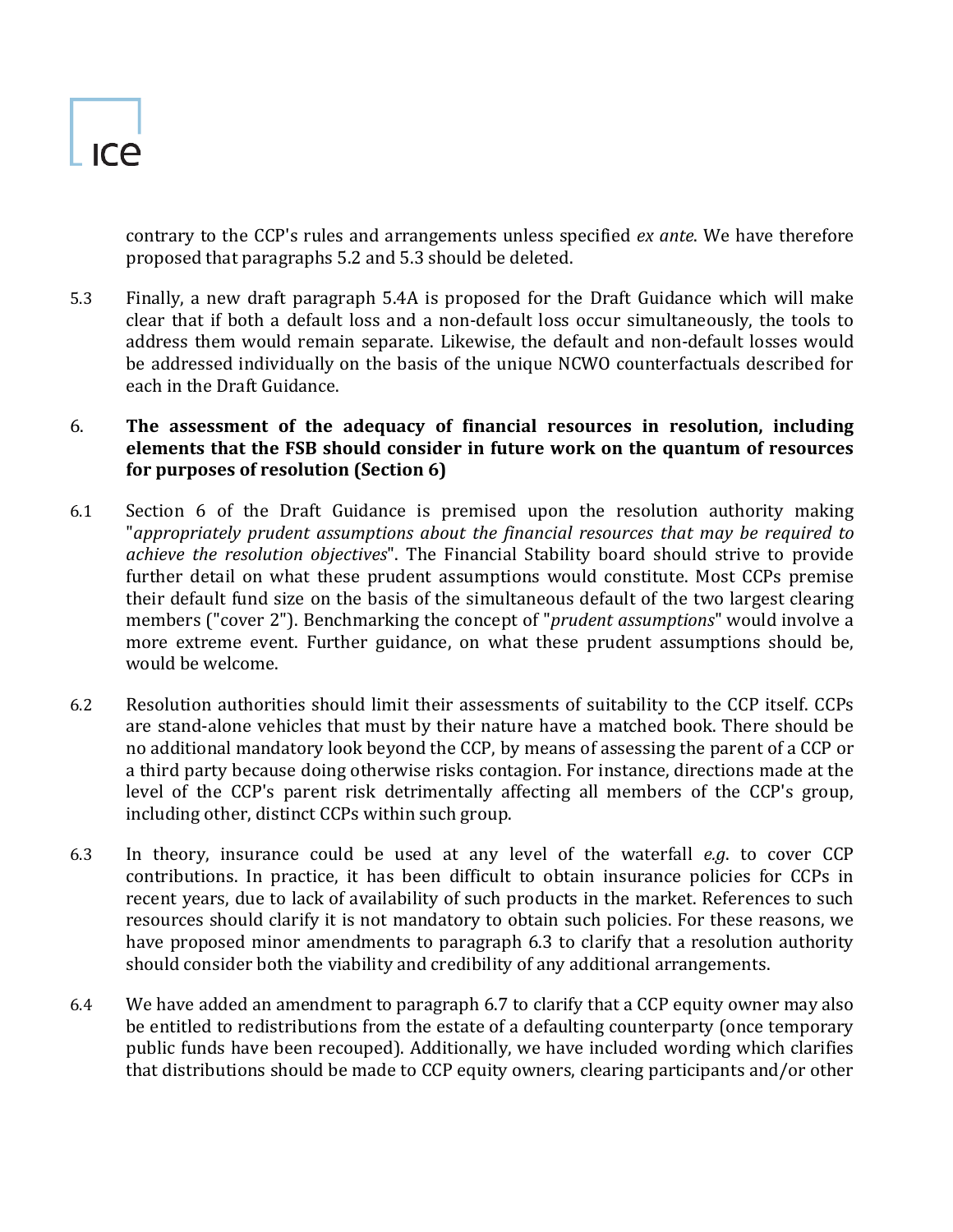markets participants who contributed to the loss allocation arrangements of the CCP "*in the reverse hierarchy to that in which they were applied to meet a loss*".

# 7. **The aspects of resolution planning and resolvability assessments (Sections 7 and 8)**

- 7.1 ICE believes that, in accordance with the Draft Guidance, resolution authorities should consider during the resolution planning process "*how the plan would support operational continuity, including where threats to the viability of the CCP arise from an interruption or loss of critical third party services, for example arising from the failure of a CSD*" (paragraph 7.5(ix)). We would, however, suggest that consideration should be given in the Draft Guidance as to whether resolution authorities should be empowered to force critical service providers to CCPs to perform during a crisis situation and how this would be accomplished in an international context.
- 7.2 ICE does not believe that it is appropriate for the resolution authority to deviate from the agreed default waterfall or to act in a manner which is contrary to the pari passu treatment of creditors. However, to the extent necessary, ICE strongly supports the suggestion, at paragraph 7.5(v) of the Draft Guidance, that any such deviations should be set out *ex ante* in the Resolution Authority's resolution plan for the CCP.
- 7.3 The Draft Guidance provides that resolution authorities "*should consider the merits of publicly disclosing some elements of the resolution plan*" but should also "*take into account the effects of doing so on incentives of CCP clearing members, CCP owners, and market participants to participate in a CCP's default management process and recovery procedures*" (paragraph 7.7). As noted in paragraph [3.5](#page-6-0) of this letter, we agree that the market benefits from "constructive ambiguity". It is also helpful that the Draft Guidance makes specific reference to the potential threats that disclosure may have on incentives and participation in the recovery process. However, we believe that the relevant default loss waterfall (and any deviations thereof) should be defined and published *ex ante*, to provide legal certainty and maintain pari passu treatment of creditors in the same class. Therefore, we have included proposed wording in paragraph 7.7 which requires the default waterfall to be publicly disclosed.

## 8. **Cross-border cooperation and the cross-border enforcement of resolution actions (Sections 9 and 10)**

8.1 It is crucial that the home authority of the CCP plays a leading role in the crisis management group ("**CMG**"). As a member of a CMG, a home resolution authority may have difficulties thoroughly consulting other members of the CMG during a crisis situation as efficiency and quick responses to the circumstances will be crucial. Therefore, the home resolution authority should be empowered to consult with members of the CMG "*as*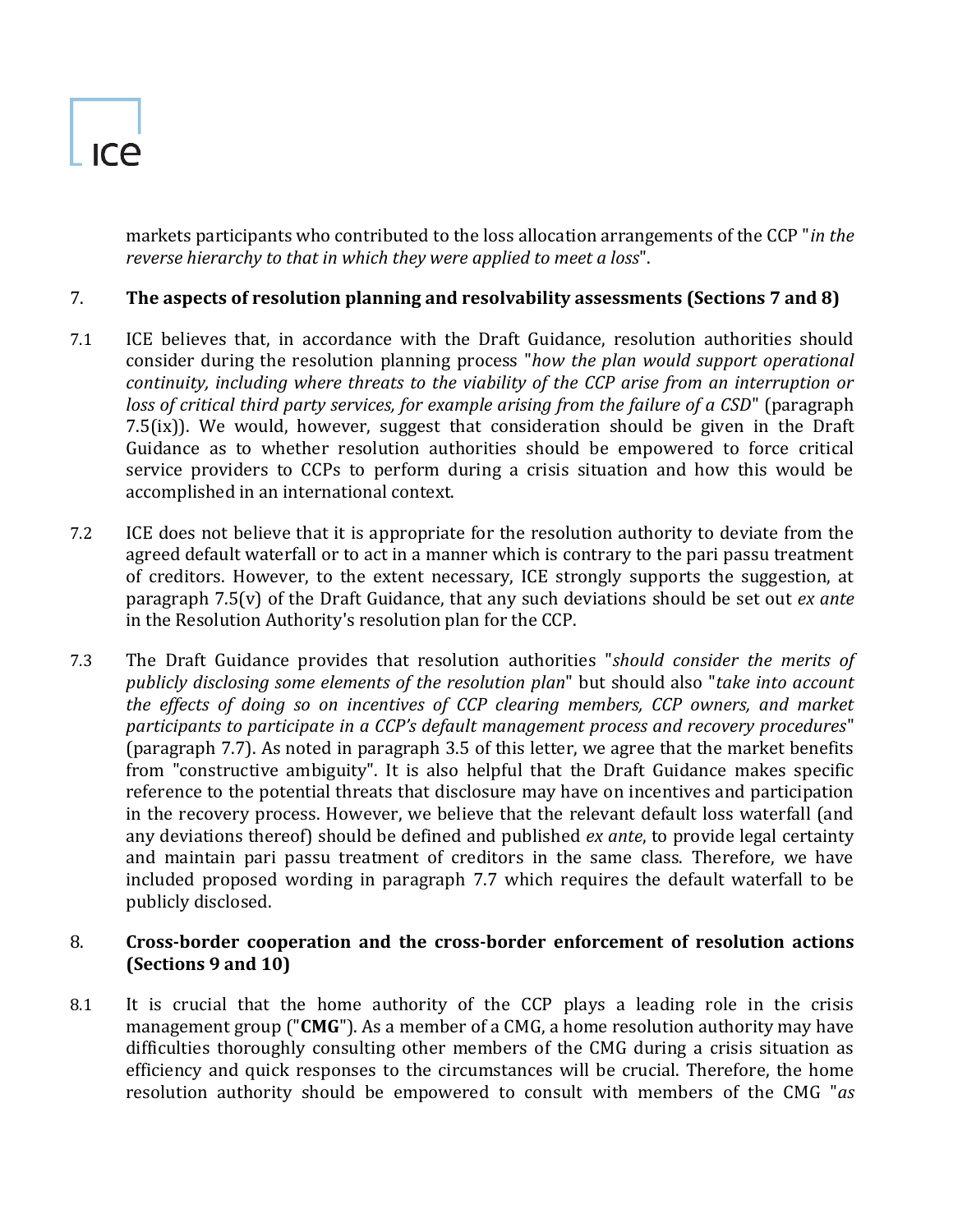# ICA

*necessary and appropriate*". This wording is already included for instances where the home resolution authority is dealing with non-CMG authorities during a crisis situation (paragraph 9.7); we believe that equivalent wording should also be included in relation to dealings with the CMG and have included proposed wording as a new paragraph 9.4A. During a crisis situation, a home resolution authority should not be constrained from acting due to prescriptive requirements to consult, and reach agreement with, the CMG.

8.2 The Draft Guidance does not contain detailed guidance on the role, if any, of the suspension of clearing mandates in a CCP resolution. Paragraph 10.3 of the Draft Guidance, however, provides that "*resolution authorities should ensure that they have in place appropriate communication and information sharing arrangements with the relevant domestic and foreign authorities that are competent for setting and suspending clearing mandates*". As with all resolution tools, a potential suspension of a clearing mandate could create the risk that clearing members would be encouraged to limit their participation in the processes necessary to ensure a successful CCP recovery. Any change to the mandates must balance this risk with the potential benefits of a suspension of the mandate. If it is envisaged that a clearing mandate could be suspended, ICE would suggest further clarification is provided on the exercise of this power.

\* \* \* \* \*

ICE greatly appreciates the opportunity to comment on the questions raised in the Draft Guidance. ICE looks forward to continuing to work with the Financial Stability Board, its members, and other interested market participants to develop and refine the approaches to be taken by national resolution authorities to the potential resolution of a CCP, as part of the broader regulatory and industry focus on CCP recovery and resilience.

If the Financial Stability Board or its staff has any questions concerning our responses, or wishes to discuss them further, please do not hesitate to contact ICE.

Sincerely,  $\ell$ ,  $M^s$ Changel

Kevin R. McClear VP, Corporate Risk Officer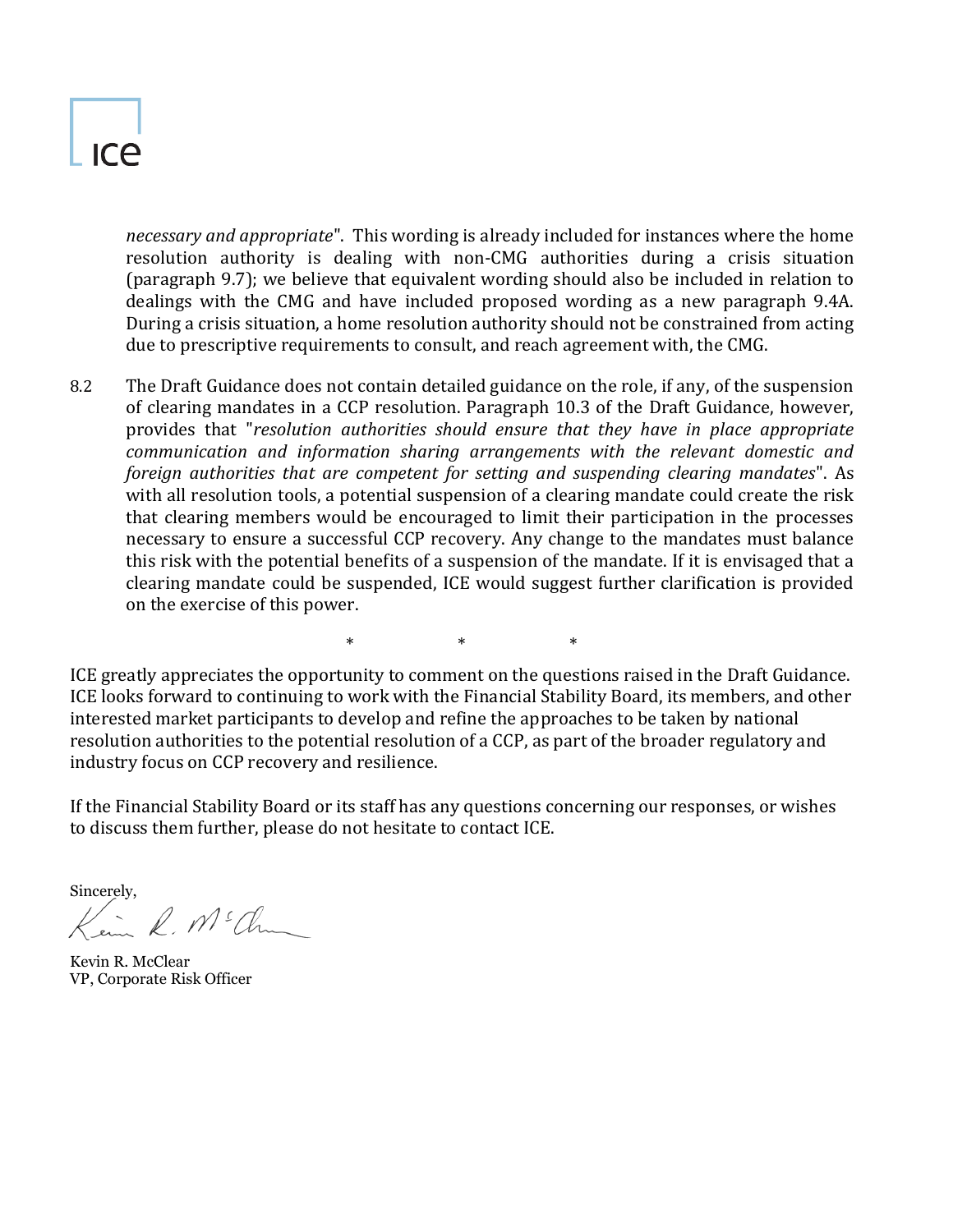

**Annex ICE's proposed textual amendments to the Draft Guidance**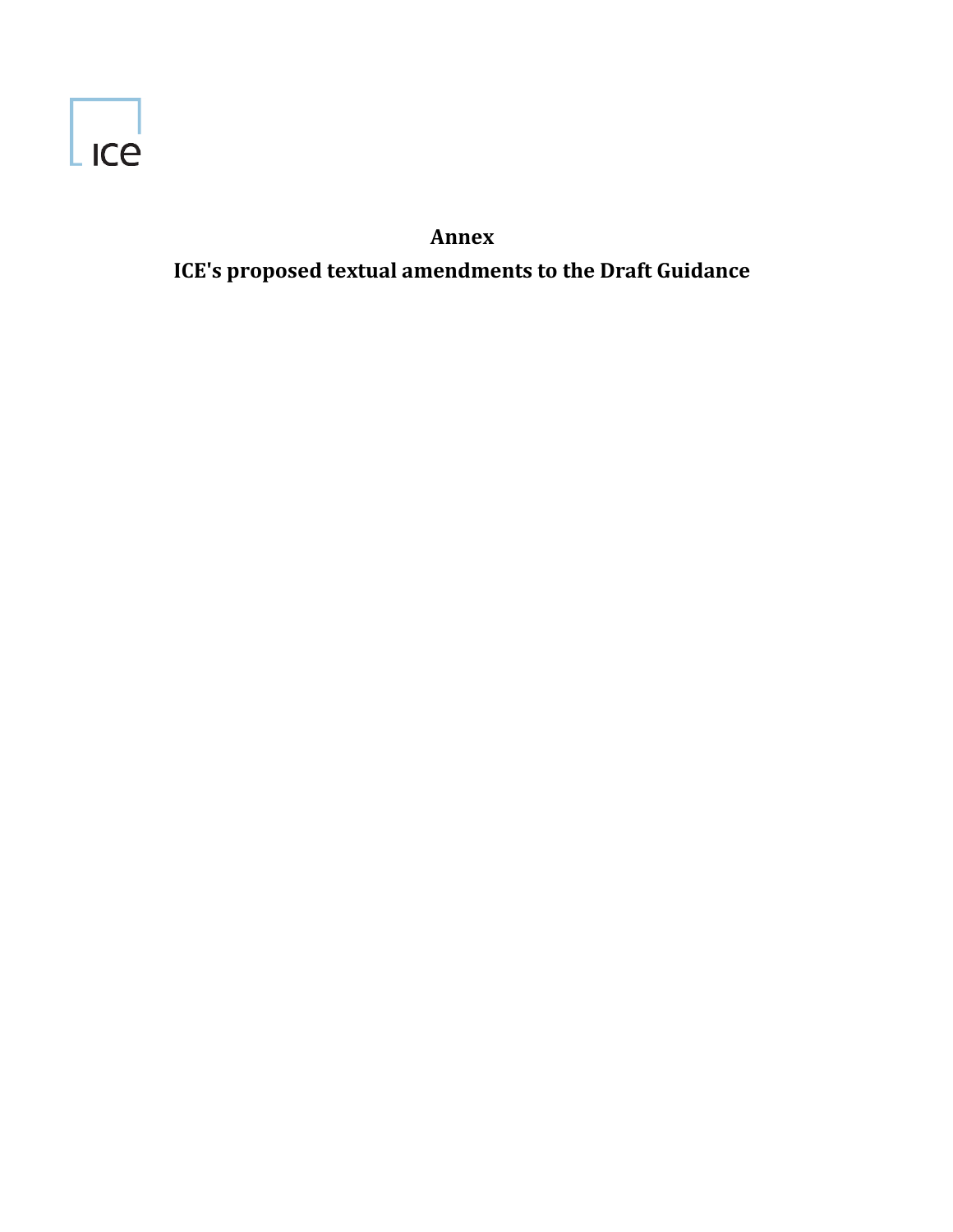

# **ICE Comments**

# **Guidance on Central Counterparty Resolution and Resolution Planning**

**Consultative Document** 

1 February 2017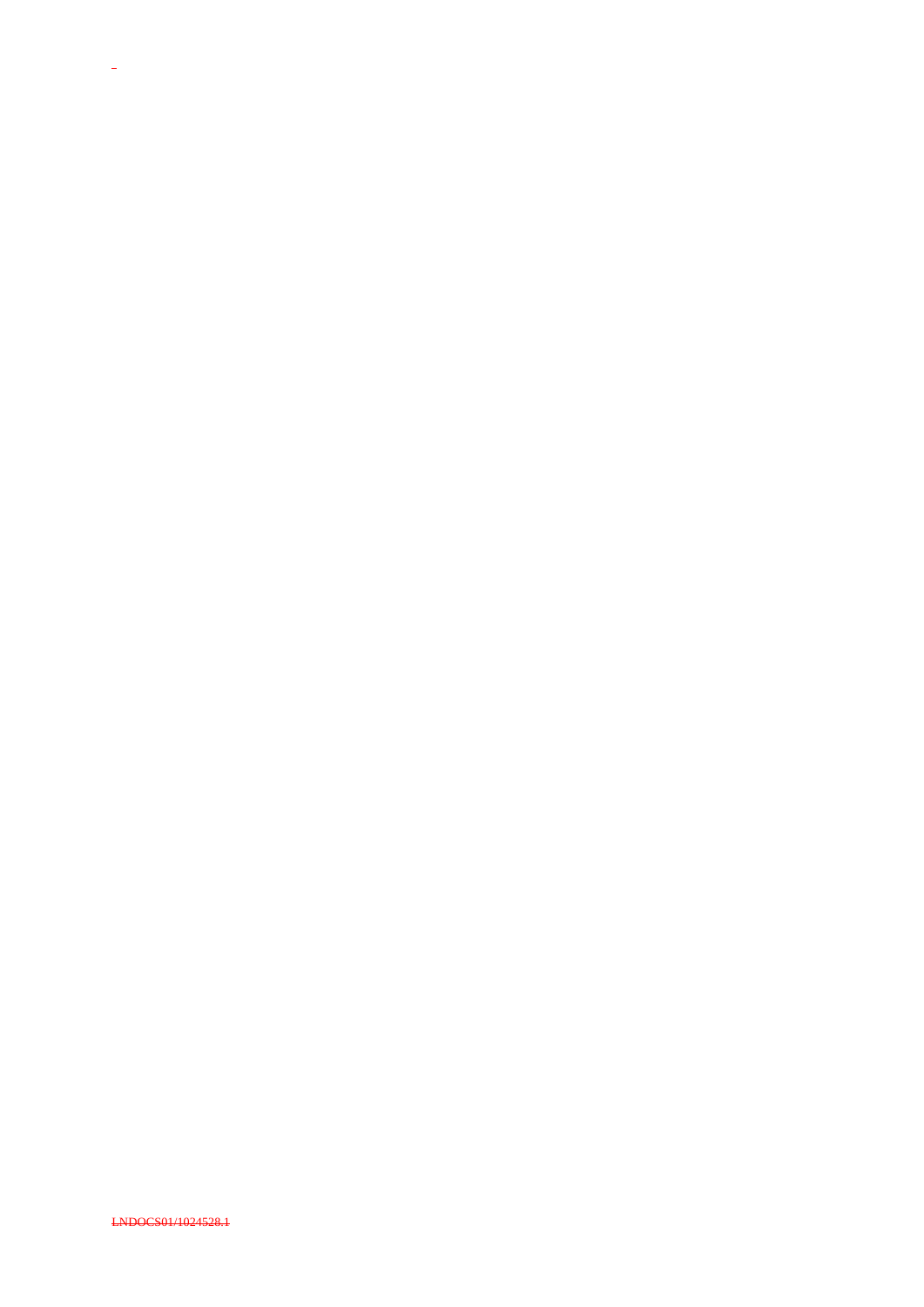#### **Contents Page**

#### Introduction 2

- 1. Objectives of CCP resolution and resolution planning 3
- 2. Resolution authority and resolution powers 3
- 3. Entry into resolution 7
- 4. Allocating losses to equity holders in resolution 10
- 5. No creditor worse off safeguard 11
- 6. Financial resources 13
- 7. Resolution Planning 15
- 8. Resolvability assessments and addressing impediments to resolvability 17
- 9. Crisis Management Groups 18
- 10. Cross-border effectiveness and enforcement of resolution actions 20

Key Terms 22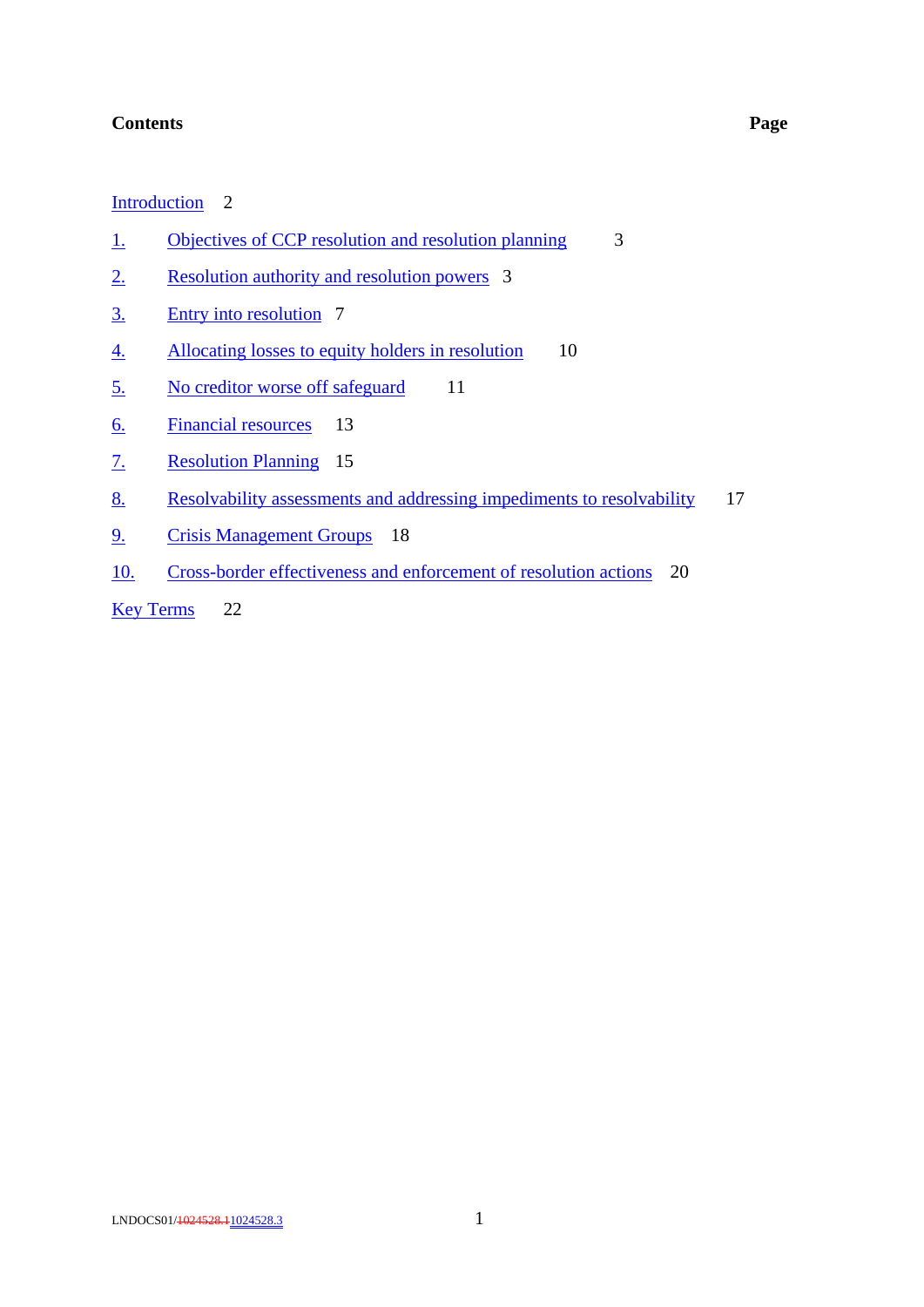# **1. Objectives of CCP resolution and resolution planning**

*(Key Attributes Preamble; FMI Annex 1.1, 3.1)* 

CCP resolution should have as its objective the pursuit of financial stability and ensure the continuity of critical CCP functions in all jurisdictions where those functions are critical and without exposing taxpayers to risk of loss.

Effective CCP resolution planning should have regard to maintaining incentives for CCPs, clearing members, and market participants to centrally clear and to engage constructively in efforts to achieve a successful default management or recovery and so reduce the likelihood of resolution.

- 1.1 The objectives of CCP resolution can be achieved either by:
	- (i) restoring the ability of the CCP to continue to perform its critical functions as a going concern;
	- (ii) or ensuring continued performance of those functions by another entity or arrangement (including a bridge entity established by the resolution authority) coupled with the orderly wind-down of the residual CCP in resolution
- 1.2 CCP resolution should seek to:
	- (i) maintain market and public confidence while minimising contagion to the CCP's participants, any entities affiliated to the CCP and to other FMIs;
	- (ii) avoid any disruption in the operation of links between the CCP in resolution and other FMIs where such disruptions would have a material negative effect on financial stability or the functioning of markets; and
	- (iii) maintain continuous access by participants to securities or cash collateral posted to and held by the CCP in accordance with its rules and that is owed to such participants.

#### **2. Resolution authority and resolution powers**

*(Key Attributes 2, 3 and 6.5; FMI Annex 3, 4.1-4.2, 4.4-4.16 and 7.2)* 

A designated authority ('resolution authority')<sup>71</sup> should have all the powers that are necessary to carry out an orderly resolution of a CCP, in particular powers and tools to:

- (i) enforce any outstanding contractual obligations, including under the CCP's rules and arrangements;
- (ii) continue to operate temporarily the CCP;

<sup>&</sup>lt;u>.</u>  $7<sup>1</sup>$  Consistent with Key Attribute 2.1, references in this Guidance to 'resolution authority' include references to more than one authority where two or more authorities are responsible for exercising resolution powers under the resolution regime.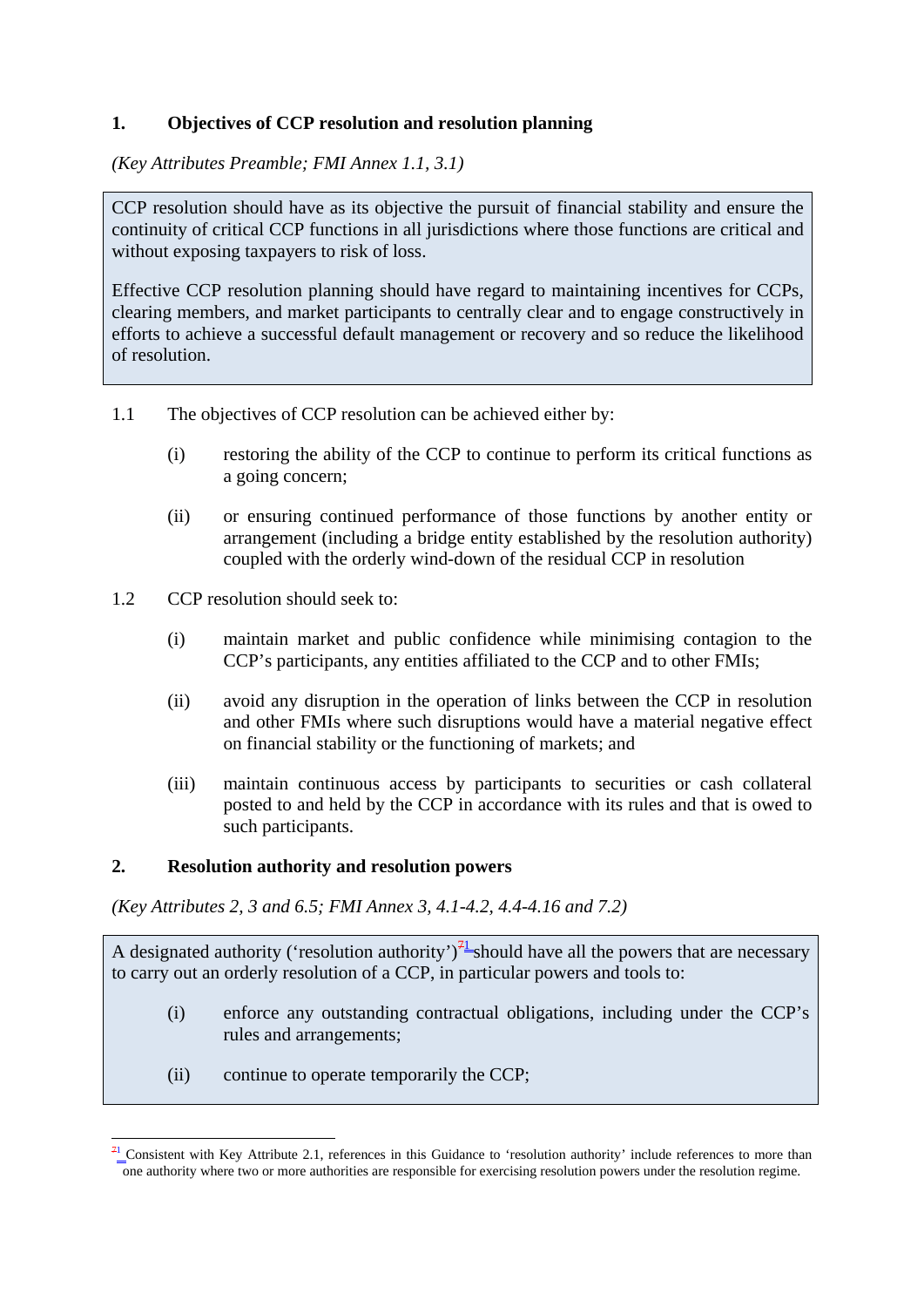- (iii) return the CCP to a matched book where losses arise from clearing member default(s);
- (iv) address any outstanding default losses and non-default losses;
- (v) replenish financial resources within an appropriate timeframe to a level sufficient to maintain regulatory approval;
- (vi) write down (fully or partially) the equity of the CCP and, where appropriate, unsecured liabilities; and, if appropriate, convert unsecured liabilities into equity or other instruments of ownership of the CCP or of a successor entity ('bail-in')
- (vii) transfer critical functions to a solvent third party or bridge CCP; and
- (viii) wind down operations not judged to be critical functions.

The resolution authority's powers should be set out in the jurisdiction's legal framework. They should, to the extent appropriate, Powers which may be exercised by the CCP or resolution authority during the recovery process must be reflected in the CCP's rules and arrangements.

#### *Enforcing contractual obligations*

- 2.1 Upon entry of the CCP into resolution, the resolution authority should have the power to enforce any outstanding contractual rights and obligations of the CCP, including any existing and outstanding or uncalled contractual obligations of the CCP's participants to meet cash calls or make further contributions to a default fund, or any other rules and arrangements of the CCP for the allocation of both default and nondefault losses (including for the repayment of liquidity providers) where they have not been already applied exhaustively by the CCP prior to resolution.
- 2.2 There should be a presumption that the The resolution authority continuesshall continue to follow the steps and processes under the CCP's rules and arrangements where it intervenes before these have been exhausted, as these will be known to the CCP, its participants and the markets served by the CCP. If necessary to achieve the resolution objectives and avoid significant adverse effects on the financial system, the resolution authority should be able to refrain from enforcing certain contractual rights and obligations under the CCP's rules and arrangements or otherwise depart from the CCP's rules and arrangements. This should be subject to explicit limits and safeguards consistent with the Key Attributes, the FMI Annex and in particular paragraphs 2.7 (forced allocation), 2.9 and 2.14 (cash call procedures), 2.11 (initial margin), 2.13 (write-downs), and Section 5 (no creditor worse off safeguard) of this Guidance. If the resolution authority refrains from enforcing certain contractual rights and obligations under the CCP's rules and arrangements or otherwise departs from the CCP's rules and arrangements, it should do so in a manner that does not discriminate on the basis of nationality (consistent with Key Attribute 7.4).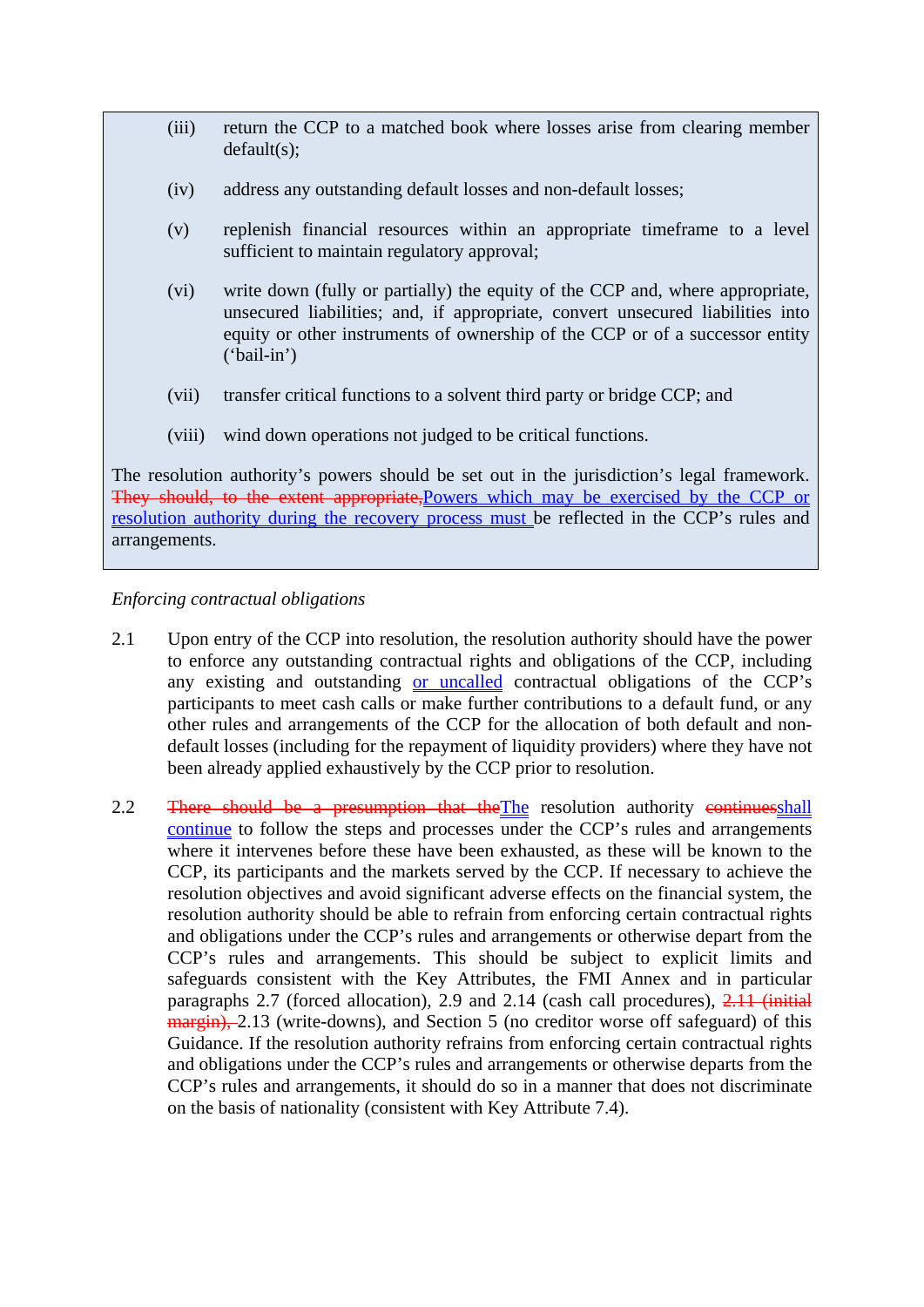#### *Powers to return to a matched book*

- 2.3 The resolution authority should have the power to restore the CCP to a matched book by soliciting voluntary actions, conducting auctions or by tearing up or otherwise terminating contracts based on the CCP's existing rules and arrangements.
- 2.3A Default auctions should serve as the primary recovery tool for restoring a matched book. Default auctions should be designed to incentivise participation and robust bidding, by members and end-users. Such auctions shall provide members and endusers an opportunity to participate in default management. Unless necessary to achieve the resolution objectives and avoid significant adverse effects on the financial system, the resolution tools described herein should not be used until there has been a failed auction.

## *Partial tear up*

- 2.4 The resolution authority should only consider applying a partial tear up if marketbased actions to return to a matched book (e.g. auctions auction or direct liquidation of positions into the market) have failed or are expected to fail, or would likely result in losses that exceed the prefunded and committed financial resources that are available under the CCP's rules and arrangements to cover those losses, or would otherwise compromise financial stability.
- 2.5 As part of its resolution planning, the resolution authority should establish in advance the general approach it would apply in determining any contracts to be torn up. It should consider the systemic impact of tear up actions and be guided by the following:
	- (i) Teartear up should be used for the purpose of returning the CCP to a matched book, not to allocate losses;  $\frac{82}{2}$  and
	- (ii) the price of the tear up should be based, as far as possible, on a fair market price determined on the basis of the CCP's own rules and arrangements or otherwhich should establish an appropriate price discovery method.

The resolution authority should also have regard to act in accordance with any provisions in the CCP's rules and arrangements regarding the use of partial tear up by the CCP as part of recovery.

## *Full tear up*

- 2.6 Full tear up of all contracts, whether (a) of a particular, fungible set of contracts within an individual clearing service, (b) in an individual clearing service, or (c) in a whole CCP, is a last resort tool and should only be applied if:
	- (i) the clearing service in question or the CCP is not critical and the full tear up will not, in the opinion of the relevant authorities, have systemic consequences for the market or participants; or

<sup>&</sup>lt;u>.</u>  $\frac{82}{10}$  This is without prejudice of the ability to allocate losses e.g. by gains-based haircutting, where gains are the result of partial tear up.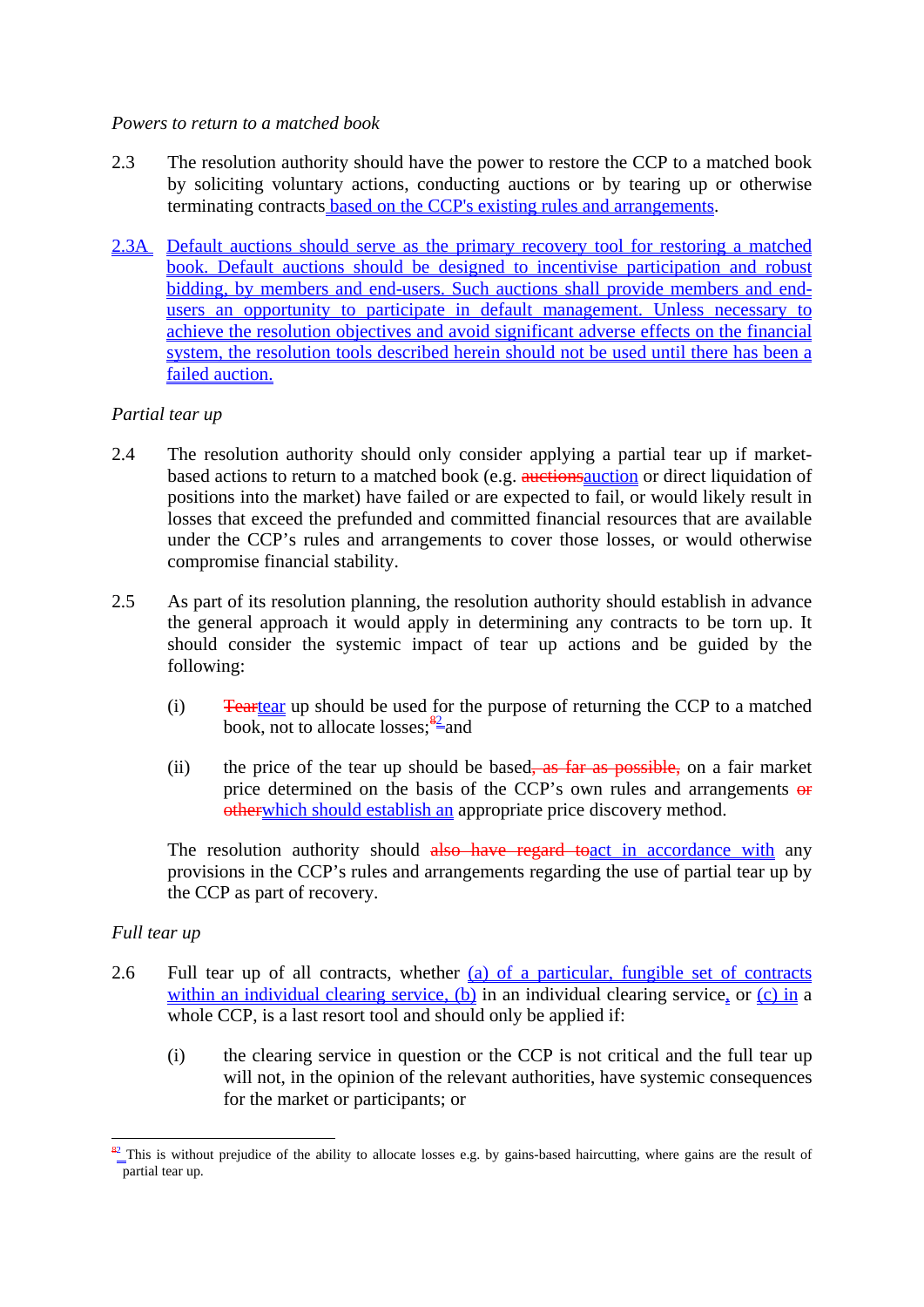(ii) no other option would result in a better outcome for financial stability.

The price of the tear up should be based, as far as possible, on a fair market price determined on the basis of the CCP's own rules and arrangements or otherwhich establish an appropriate price discovery method.

#### *Forced allocation*

2.7 Where the resolution authority has the explicit power to impose a forced allocation of open contracts under the legal framework and/or CCPCCP's rules and arrangements, it should, when considering its use, take into due account the impact on financial stability and use such a power only as a last-resort-tool.

#### *Powers to address outstanding default losses and replenish financial resources in a memberdefault loss scenario*

- 2.8 The resolution authority should have the power to enforce any outstanding (unexhausted) or uncalled obligations of non-defaulting participants under the CCP's rules and arrangements to honour their commitments to the CCP, including honouring cash calls or making any other contributions to the CCP.
- 2.9 Jurisdictions may confer on the resolution authority an explicit statutory power to require non-defaulting clearing members to make contributions in cash to the CCP up to a specific limit. Any such explicit statutory power should be subject to the presumption that it would be exercised only after at least the pre-funded waterfall is exhausted (i.e. that the statutory cash call is reserved for resolution). Any statutory cash calls and the limit up to which they may be exercised by the resolution authority should<del>, where needed,</del> be reflected in the CCP's rules and arrangements.<sup>93</sup> Clearing members should be able to assess at all times the maximum amount that they may be required to contribute under any such cash calls.
- 2.10 Where relevant,  $\frac{104}{4}$  the resolution authority should have an explicit power to reduce the value of gains payable by the CCP to non-defaulting participants (variation margin gains haircutting (VMGH)). The power should, where needed, be set out in be applied for a specified period, in accordance with the CCP's rules and arrangements where it is relevant to the particular CCP or clearing service and should only be used after the application of the default waterfall.

2.11 Where a resolution authority has under its legal framework or the CCP's rules and arrangements the power to write down initial margin, such a power should only be applied to initial margin that is not bankruptcy-remote and be limited to use as a last-resort-tool. In considering including such a power in their legal framework, jurisdictions should take into due account the impact on financial stability and on incentives to centrally clear.

# 2.11 [Not Used.]

<u>.</u>

 $93$  Consistent with Section 10 of this Guidance, the reflection of statutory powers in the CCP's rules and procedures may support the cross-border effectiveness and cross-border enforcement of resolution actions.

<sup>&</sup>lt;sup>104</sup> Some clearing services do not operate cash settled variation margin and close-out sums or similar provisions in their arrangements, therefore gains based haircutting tools may not be applicable.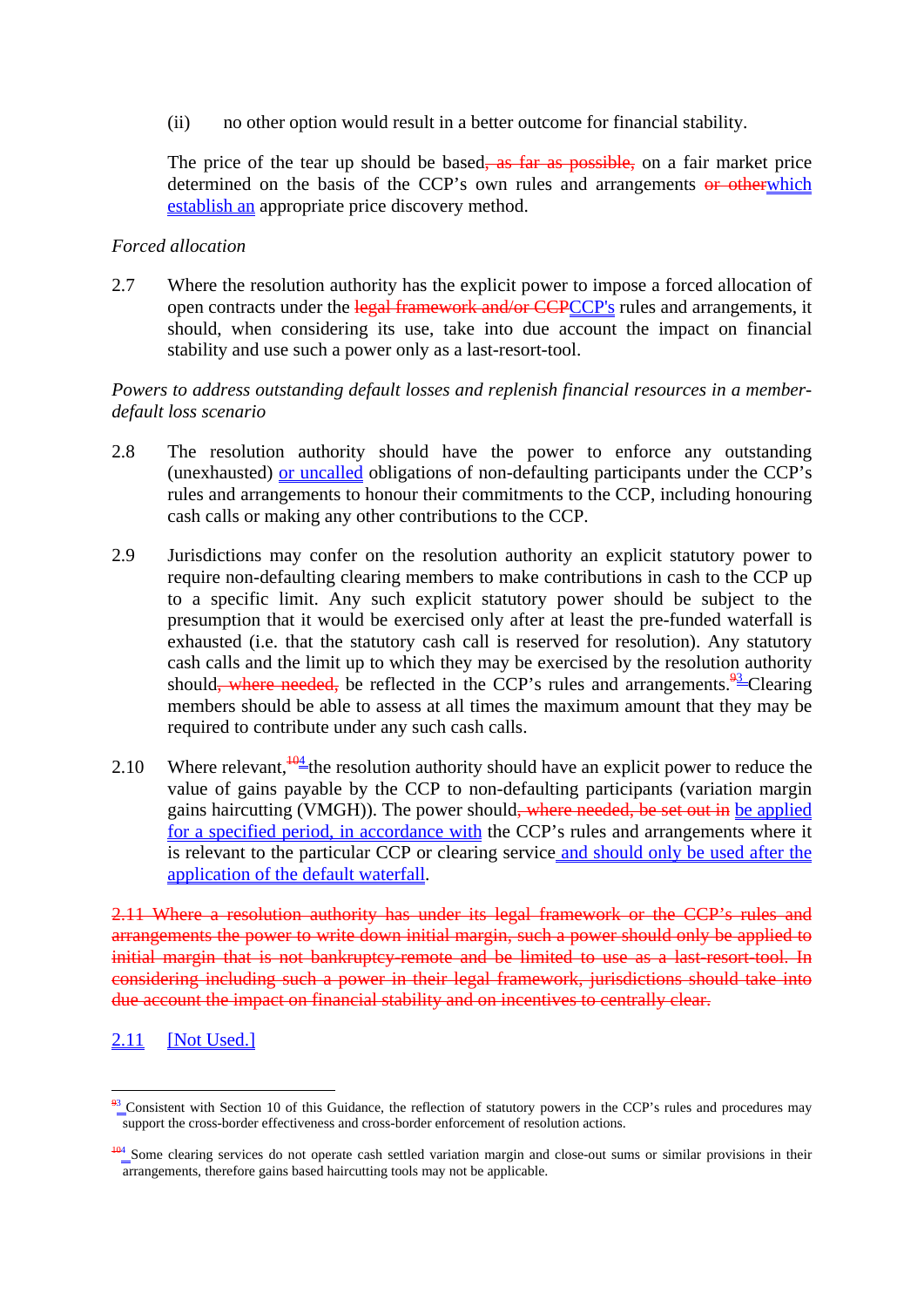2.12 The resolution authority should be able, consistent with the rules and arrangements of the CCP, to replenish the CCP's financial resources including default fund and capital as soon as practicable.

## *Powers for non-default losses*

- 2.13 The resolution authority should have the power to write down, where appropriate, unsecured liabilities in accordance with the creditor hierarchy in insolvency and, if appropriate, convert them into equity or other instruments of ownership of the CCP or of a successor entity to absorb losses and to replenish the capital of the CCP or a successor entity. It should be able to exercise this power whereonce (in the following order) all of the following conditions are satisfied:
	- (i) non-default losses are not absorbed by writing down the CCP's equity, by applying any otherall loss allocation measures available under the CCP's rules and arrangements for non-default losses, and by applying recoveries from defaulting counterparties have been applied; and
	- (ii) where the current owners of the CCP are unwilling or unable to recapitalise the CCP to a level necessary for its continued authorisation.; and
	- (iii) any remaining non-default losses are not absorbed by writing down the CCP's equity.
- 2.14 Jurisdictions may confer to the resolution authority an explicit statutory power to require clearing members to make contributions in cash to the CCP up to a specific limit which may be exercised if the non-default losses are not fully absorbed by writing down the CCP's equity and by applying any other loss allocation measures available under the CCP's rules and arrangements for non-default losses. Any statutory cash calls, the points in time at which they may be called and the limit up to which they may be exercised by the resolution authority should, where needed, be reflected in the CCP's rules and arrangements. Clearing members should be able to assess at all times the maximum amount that they may be required to contribute under any such cash calls.

## *Equity in return for contributions to the CCP resolution*

2.15 The Upon the write-down of unsecured liabilities, the resolution authority should have the power to award appropriate amounts of equity or other instruments of ownership (or debt instruments convertible into equity) to clearing members that contributed financial resources to a resolution in excess of their called or uncalled obligations under the CCP's rules and arrangements, for both default-related and non-default related loss scenarios. Alternatively, the resolution authority may have the power to award to participants claims on the parent of the group to which the CCP is affiliated, where appropriate and subject to the consent of the parent.

## **3. Entry into resolution**

*(Key Attribute 3.1, 12; FMI Annex 3.4-3.5, 4.3, 12)* 

Entry into resolution should be possible when a CCP is, or is likely to be, no longer viable or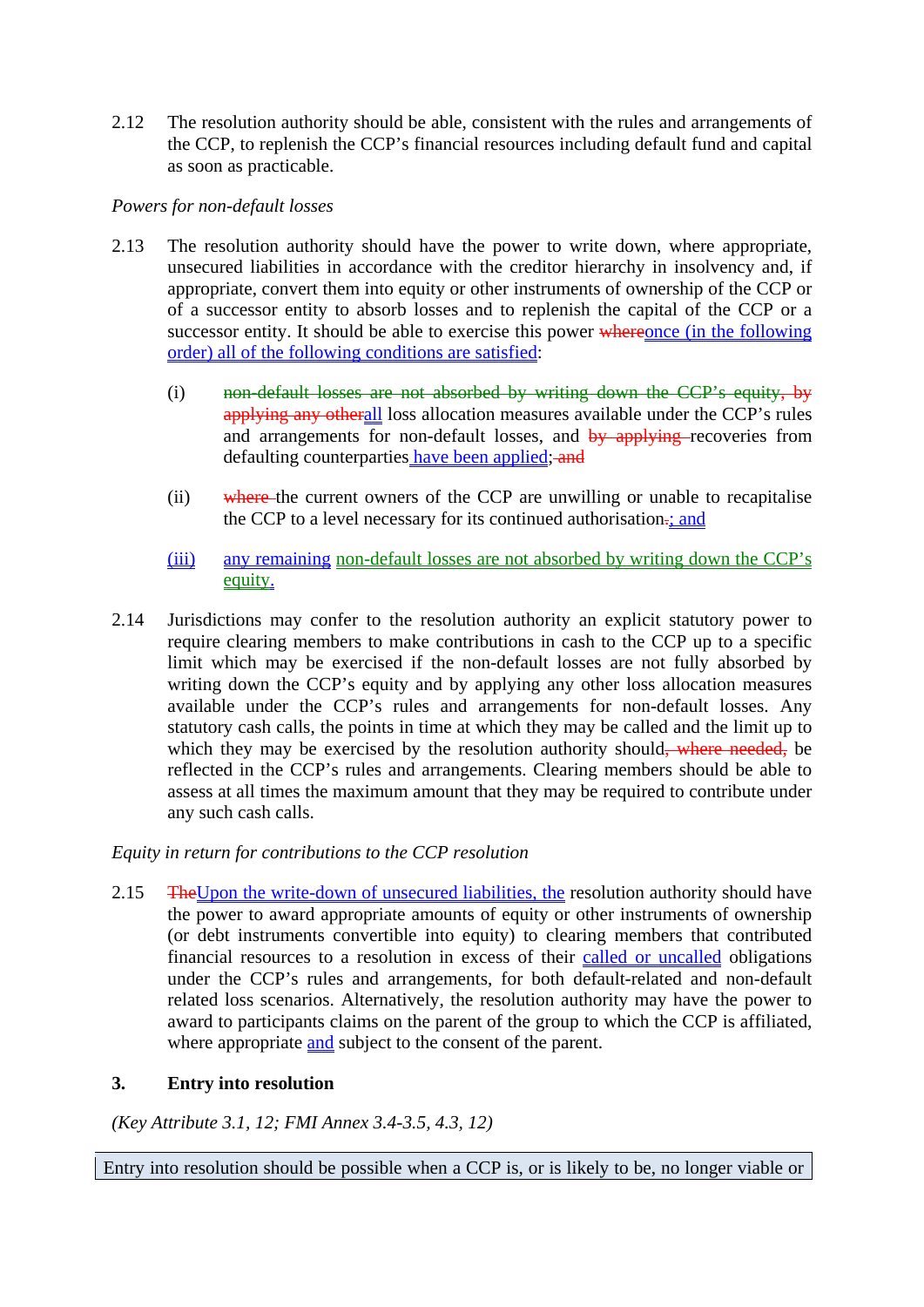no longer able to meet applicable legal or regulatory requirements on a continuing basis, and has no reasonable prospect of returning to viability within a reasonable timeframe through other actions that could be taken by the CCP (that do not themselves compromise financial stability). The resolution authority, in consultation with other relevant authorities, should have the power and practical arrangements to place a CCP into resolution promptly and if necessary prior to the end of the CCP's existing recovery and loss allocation arrangements where:

- (i) recovery measures available to the CCP, including the use of its available assets and default resources and the application of any loss allocation rules have been exhausted and failed to return the CCP to viability and continuing compliance with applicable legal and regulatory requirements, or are not being implemented in a timely manner; or
- (ii) the relevant oversight, supervisory or resolution authority determines that the recovery measures available to the CCP are not reasonably likely to return the CCP to viability within the timeframe required to enable continued compliance with applicable legal and regulatory requirements, or that they are otherwise likely to compromise financial stability.

Once a CCP enters resolution, decision making authority over, and responsibility for, the CCP should pass to the resolution authority. The resolution authority and other relevant authorities, including the supervisory and oversight authorities and authorities involved in cooperative arrangements or CMGs, should cooperate and communicate effectively in recovery to enable the resolution authority to act in a timely manner.

- 3.1 A CCP's recovery plan should be designed to address comprehensively any uncovered credit losses and liquidity shortfalls. The resolution authority, in consultation with other relevant authorities, should in principle allow for recovery measures to proceed where they are reasonably likely to be effective within the timeframe required. However, it is possible that the CCP's implementation of the recovery measures will not be sufficient to return the CCP to viability in a timely manner; or the CCP will be unable to apply recovery measures in a manner that does not give rise to significant risks to financial stability; or that confidence in the CCP is failing and participants will be unwilling to participate fully in recovery in a way that maintains continuity of critical functions.
- 3.2 In determining whether to place a CCP into resolution, the resolution authority, in consultation with other relevant authorities, should take into account the particular circumstances prevailing at the time of the member default(s), non-default loss or other stress event and a broad range of factors, including the potential impact of the CCP's recovery actions on the markets served and financial system and potential availability of new resources or options in resolution to support critical functions and maintain financial stability.
- 3.3 Resolution authorities should consider communicating publicly some of the indicators that would inform their determination to trigger resolution. The potential indicators set out below for default losses and non-default losses are factors that may inform a determination of whether to place a CCP into resolution and should not be regarded as exhaustive or as fixed or automatic triggers.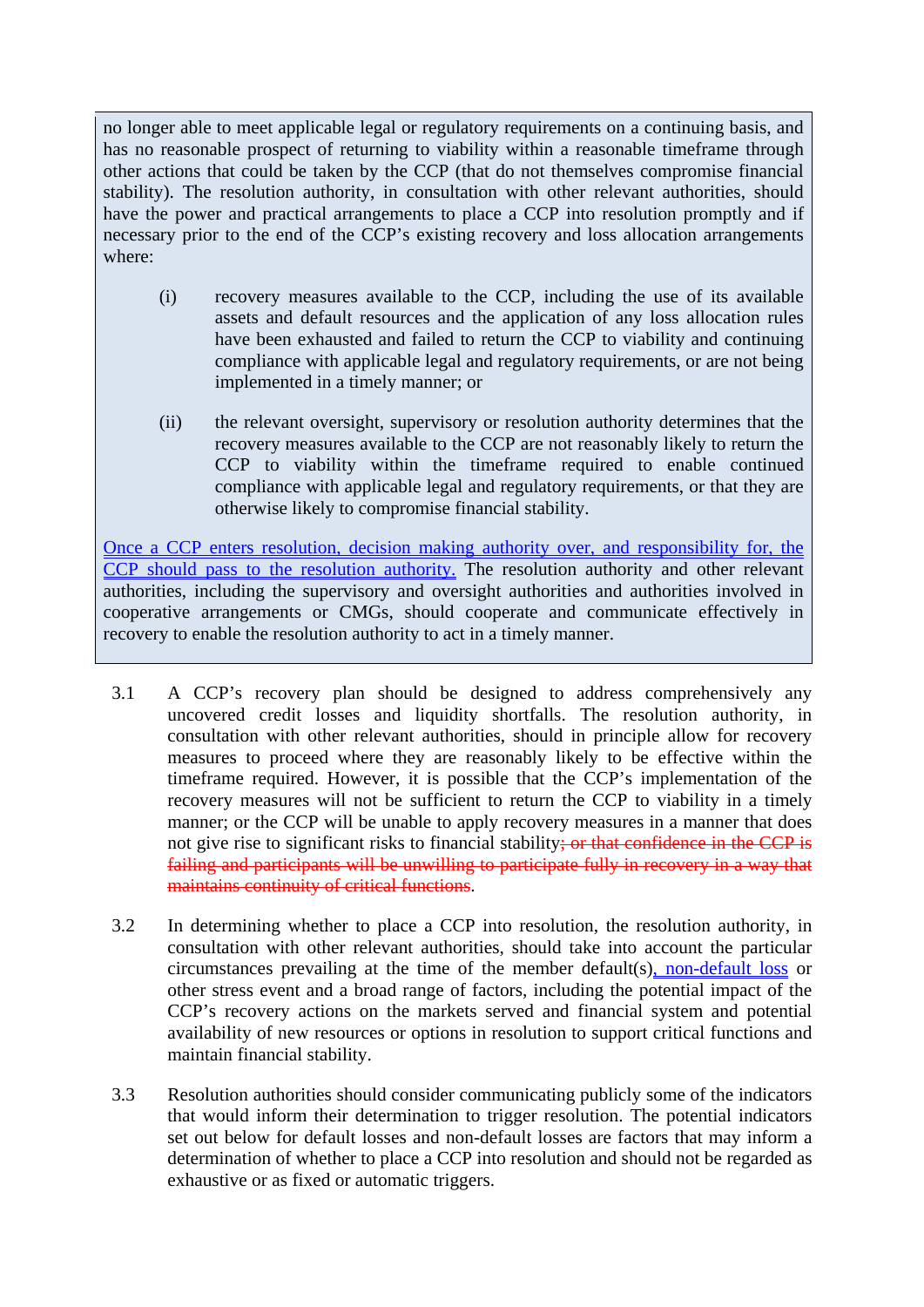## *Potential indicators relating to default losses*

- 3.4 In the case of default losses, potential indicators of circumstances that could lead to a determination to trigger resolution might include that, in the judgement of the relevant authorities:
	- (i) the CCP is or will likely be unable to return to a matched book, or can only do so by actions that would require resources in excess of its available prefunded and committed financial resources, compromise financial stability or by actions that create significant, unpredictable exposures for the CCP's participants;
	- (ii) the CCP is or is likely to be unable to cover losses, or exhausts or is likely to exhaust its loss allocation tools and arrangements or can only cover losses with actions that would create significant, unpredictable losses for the CCP's participants;
	- (iii) the CCP is unable or likely to be unable to replenish its financial resources within a reasonable time frame to a level that can deliver continuity of critical functions and meet regulatory compliance; or

## (iv) the CCP's participants no longer have confidence in its ability to manage risks effectively; or

 $(iv)$  (v) the management of the CCP is not implementing in a timely manner the default management processes or recovery actions creating material risk to the continuity of the critical functions.

## *Potential indicators relating to non-default losses*

- 3.5 In the case of non-default losses, potential indicators of circumstances that could lead to a determination to trigger resolution might include that, in the judgement of the relevant authorities:
	- (i) the CCP's capital is or is likely to be exhausted or severely depleted below regulatory requirements, notwithstanding any loss allocation rules and arrangements for the type of loss, and the current owners of the CCP are unwilling or unable to recapitalise the CCP;
	- (ii) the CCP can only cover losses with actions that would create significant, unpredictable losses for the CCP's participants; or
	- (iii) the CCP fails or is expected to fail to comply with other regulatory requirements for authorisation and such failure or expected failure results in a significant threat to the continuity of the CCP and cannot be addressed by supervisory actions or threatens financial stability.

#### *Cooperation between relevant authorities in the lead up to resolution*

3.6 In order to enable resolution authorities to act promptly, relevant authorities, including the supervisory authorities, central banks, resolution authorities, finance ministries and the public authorities responsible for guarantee schemes, if any,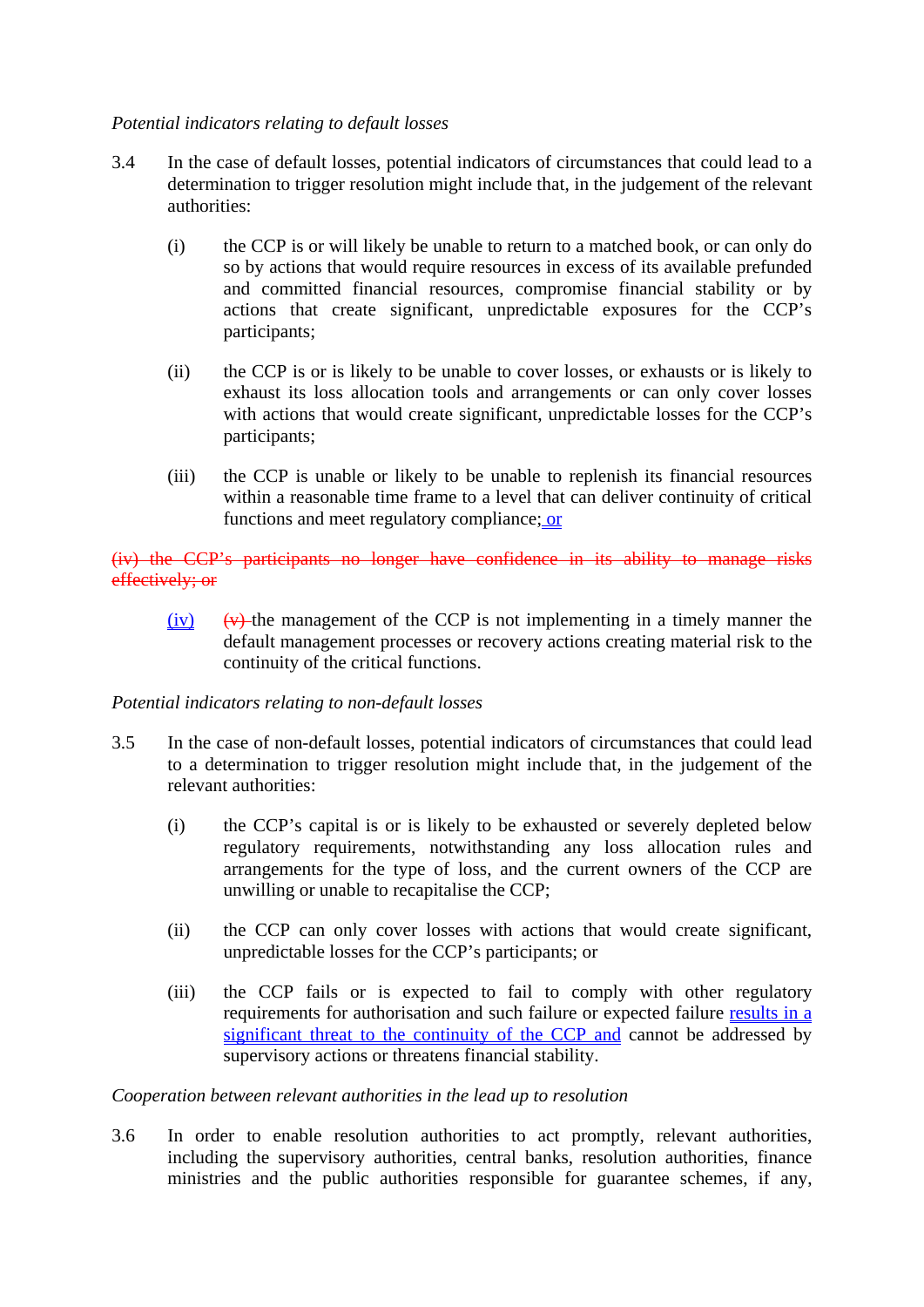involved in cooperative arrangements and Crisis Management Groups (CMGs) for the CCPs concerned, should cooperate and keep each other appropriately informed. Timely and frequent communication among supervisory, oversight and resolution authorities about a CCP's condition and risks should facilitate effective crisis preparedness well in advance of any specific issues the CCP may encounter. Cooperation and communication should intensify when a CCP's recovery process is initiated.

- 3.7 Authorities should ensure that CCPs have in place adequate processes and real-time risk management capabilities to capture, monitor and report data that is necessary to determine whether to place a CCP into resolution to the relevant authorities.
- 3.8 Jurisdictions should ensure that the relevant authorities can share information, in particular where the resolution authority is different from the supervisor or overseer.

#### **4. Allocating losses to equity holders in resolution**

#### *(Key Attribute 5.1)*

Existing owners' equity in the CCP should absorb losses in resolution after all other available resources and tools in the CCP's rulebook have been applied, to the extent not already written down upon enforcement of the CCP's rules and contractual arrangements. The power to write down equity of the CCP in resolution should be set out in the legal framework and, where needed, reflected in the CCP's rules and arrangements, and its constitutive arrangements (e.g. articles of incorporation).

#### *Default losses*

4.1 In resolution, equity should be fully loss absorbing.<sup> $\frac{115}{12}$ </sup> It should be clear and transparent at which point in resolution any remaining equity would be written down, for example, no later than at the point at which the last of all available funds and resources in the CCPs rulebook (including cash calls available under the CCP's rules and arrangements, VMGH, or tear-ups) have been exhausted.

#### *Non-default losses*

1

4.2 In resolution, equity should absorb non-default losses no later than at the point at which any applicable loss allocation arrangements available under the CCP's rules and arrangements for non-default losses have been exhausted. Moreover, equity should be written down before losses are allocated to creditors in accordance with the creditor hierarchy under the applicable legal framework.

<sup>&</sup>lt;sup>115</sup> In recovery, under current arrangements equity holders may absorb default losses only to the limited extent provided for contractually in the CCP rules and arrangements (skin-in-the-game). The general principle set out in the Key Attributes is that equity should absorb losses first in resolution, consistent with the ranking of equity holders in insolvency. Key Attribute 5.1 "…equity should absorb losses first, and no loss should be imposed on senior debt holders until subordinated debt (including all regulatory capital instruments) has been written-off entirely (whether or not that loss-absorption through write-down is accompanied by conversion to equity)".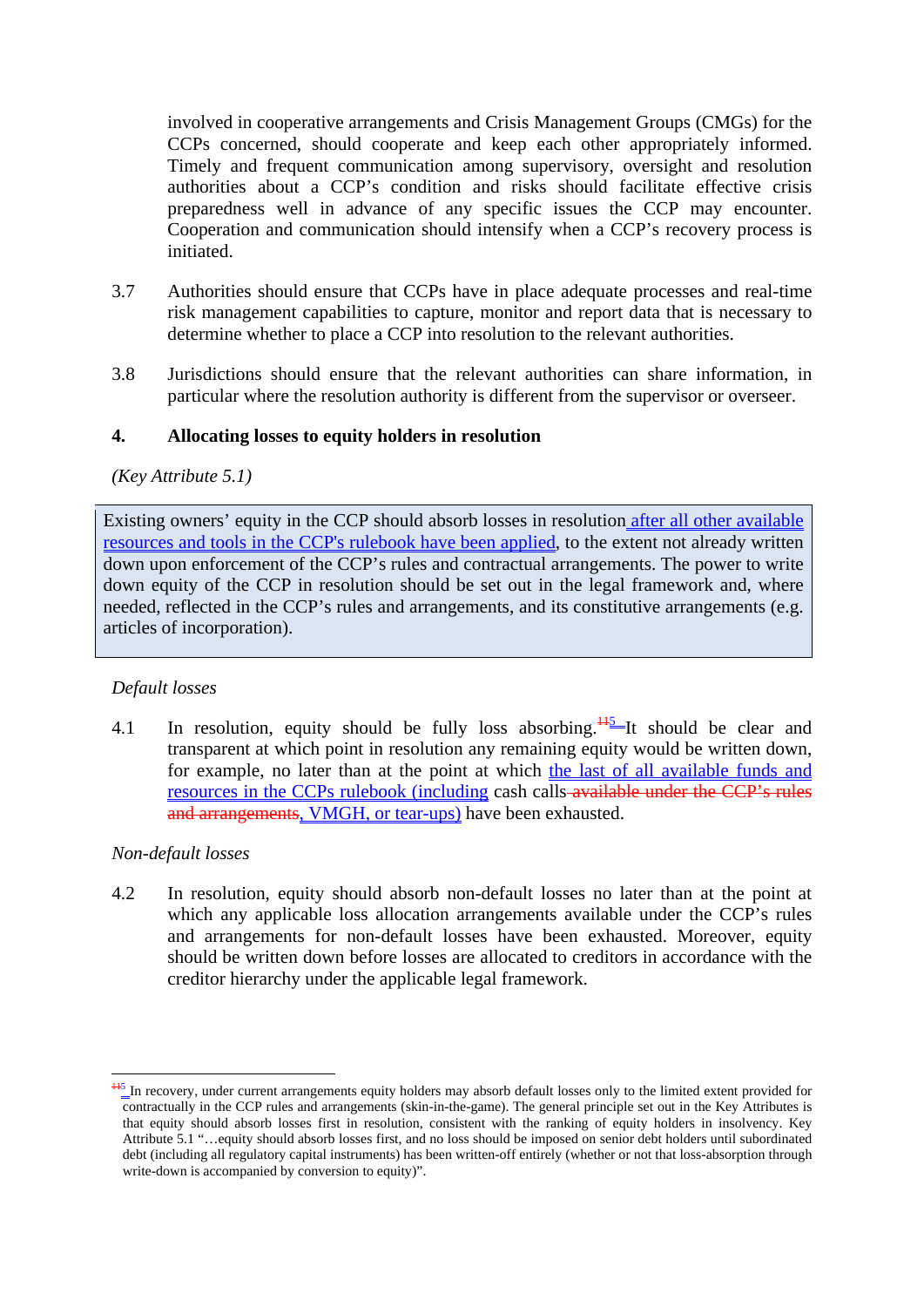#### *Alternative approaches*

4.3 Resolution authorities may consider alternative approaches to allocating losses to existing equity holders and recapitalising the CCP once all other tools and resources under the CCP's rulebook have been applied, such as writing down the equity and recapitalising the CCP by selling new equity in the CCP and using the proceeds to recapitalise the CCP and replenish its financial resources. The approach chosen may vary depending on the structure of the CCP (for example, single or multi-service), the value of the clearing service in which the default has taken place relative to the equity of the CCP, and constraints under applicable law.

## **5. No creditor worse off safeguard**

*(Key Attributes 5.1-5.2; FMI Annex 6.1)* 

CCP participants (if and to the extent that the resolution authority departs in resolution from the loss allocation under the CCP's rules and arrangements), equity holders and creditors should have a right to compensation where they do not receive in resolution at a minimum what they would have received if, instead of resolution, the CCP or relevant clearing service had been liquidated or terminated under the applicable insolvency law ("no creditor worse off" (NCWO) safeguard).

For the purposes of determining whether a participant, equity holder or creditor is worse off as a result of resolution measures than in liquidation or termination of the CCP or relevant clearing service under applicable insolvency law, the assessment of the losses that would have been incurred or the recoveries that would have been made if the CCP had been subject to liquidation or termination should assume the full application of the CCP's rules and arrangements for loss allocation.

The counterfactual underlying the NCWO safeguard should be clear and transparent for both default and non-default loss scenarios.

- 5.1 For the purposes of determining the NCWO counterfactual, the assessment of the losses that would have been incurred and of the recoveries that would have been made by CCP participants, equity holders and creditors if the CCP or relevant clearing service had been liquidated or terminated should assume the full application of the CCP's rules and arrangements and any other contractual agreements subject to the applicable insolvency law.<sup>126</sup> Where the CCP's rules and arrangements reserve powers to be exercised by the resolution authority it should be made clear and transparent whether these powers should be assumed to be applied in the NCWO counterfactual.
- 5.2 [Not Used].
- 5.3 [Not Used].

<sup>1</sup>  $\frac{126}{5}$  Insolvency law establishes a creditor hierarchy that determines the order in which losses are allocated in liquidation. In many jurisdictions that order also takes into account contractual agreements between the insolvent legal entity and its obligors and creditors regarding the calling in of outstanding obligations and the order in which creditors receive recoveries from the insolvency.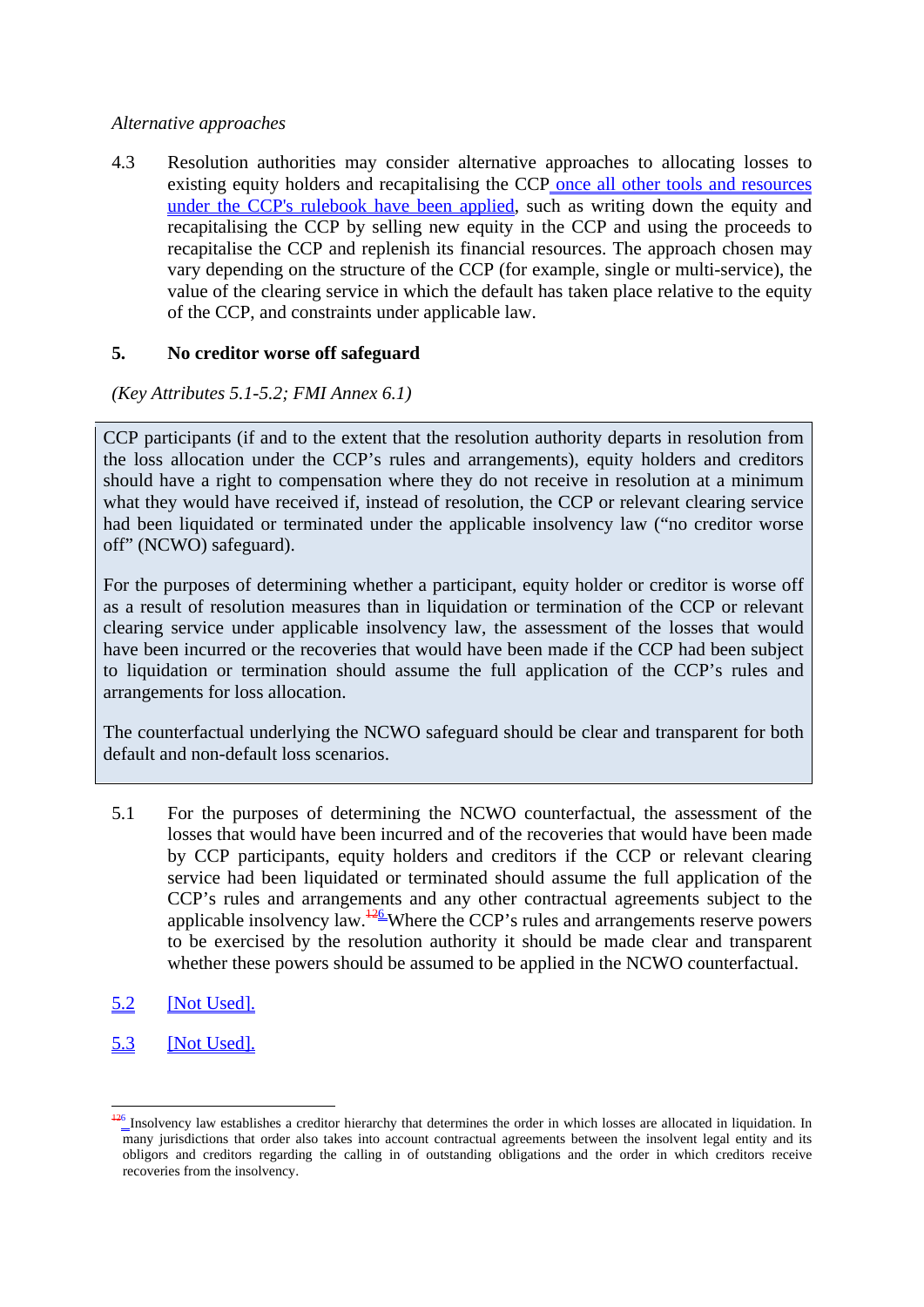5.2 If and to the extent that the resolution authority departs from the CCP's rules and arrangements, CCP participants to whom losses are allocated should be covered by the safeguard where the losses incurred in resolution exceed the losses that would have been incurred in liquidation or termination from the full application of the CCP's loss allocation arrangements consistent with applicable insolvency law.

5.3 In specific circumstances, the resolution authority may need to depart from the general principle of equal (*pari passu*) treatment of creditors within the same class and order of loss allocation in accordance with the CCP's rules and arrangements, if necessary to achieve the resolution objectives or maximise value for all creditors. The resolution authority should not be prohibited from doing so, if necessary, to achieve the resolution objectives (see Section  $2.2$ ).

- 5.4 Statutory or contractual subordination of liabilities may be used to shield operationally critical liabilities that are important to support resolution objectives (for example, relating to the provision of liquidity to the CCP) from loss.
- 5.4A If both a default loss and a non-default loss occur simultaneously, the tools and arrangements, as defined in the CCP's rulebook, to address each event would remain independent. For the purposes of the no creditor worse off counterfactual, any default and non-default losses would be assessed separately, on the basis of the distinct counterfactuals described in 5.6 and 5.7.

*No creditor worse off counterfactual for default losses* 

- 5.5 For resolution triggered by member default losses, the relevant counterfactual is the liquidation or termination of the CCP or relevant clearing service in accordance with the applicable insolvency laws, assuming full application of the CCP's rules and arrangements and any other contractual agreements in accordance with the applicable insolvency law, including cash calls, VMGH and tear up of contracts in accordance with the rulebook, and where possible utilising the CCP's pricing methodology or other appropriate price discovery method. Where consistent with the legal framework, the counterfactual should respect segregation and limited recourse provisions between different clearing services within the CCP. When assessing what treatment creditors (including equity holders and participants) would have received under the NCWO counterfactual, the resolution authority (or other relevant authority) should take into consideration the following:
	- (i) any uncalled but available rights of assessment of the CCP, VMGH rights or cash calls as at the date of entry into resolution;
	- (ii) where actual payment obligations (including cash calls) are not met in full by members in the resolution, the amounts actually received as well as the value of claims against clearing members and other creditors who may have defaulted on such obligations;
	- (iii) any limited recourse provisions in the CCP's rules, and the CCP's rules and arrangements for loss allocation, including for the tear up of contracts;
	- (iv) the assumption that tear up occurs at the same point in time as any tear up in resolution;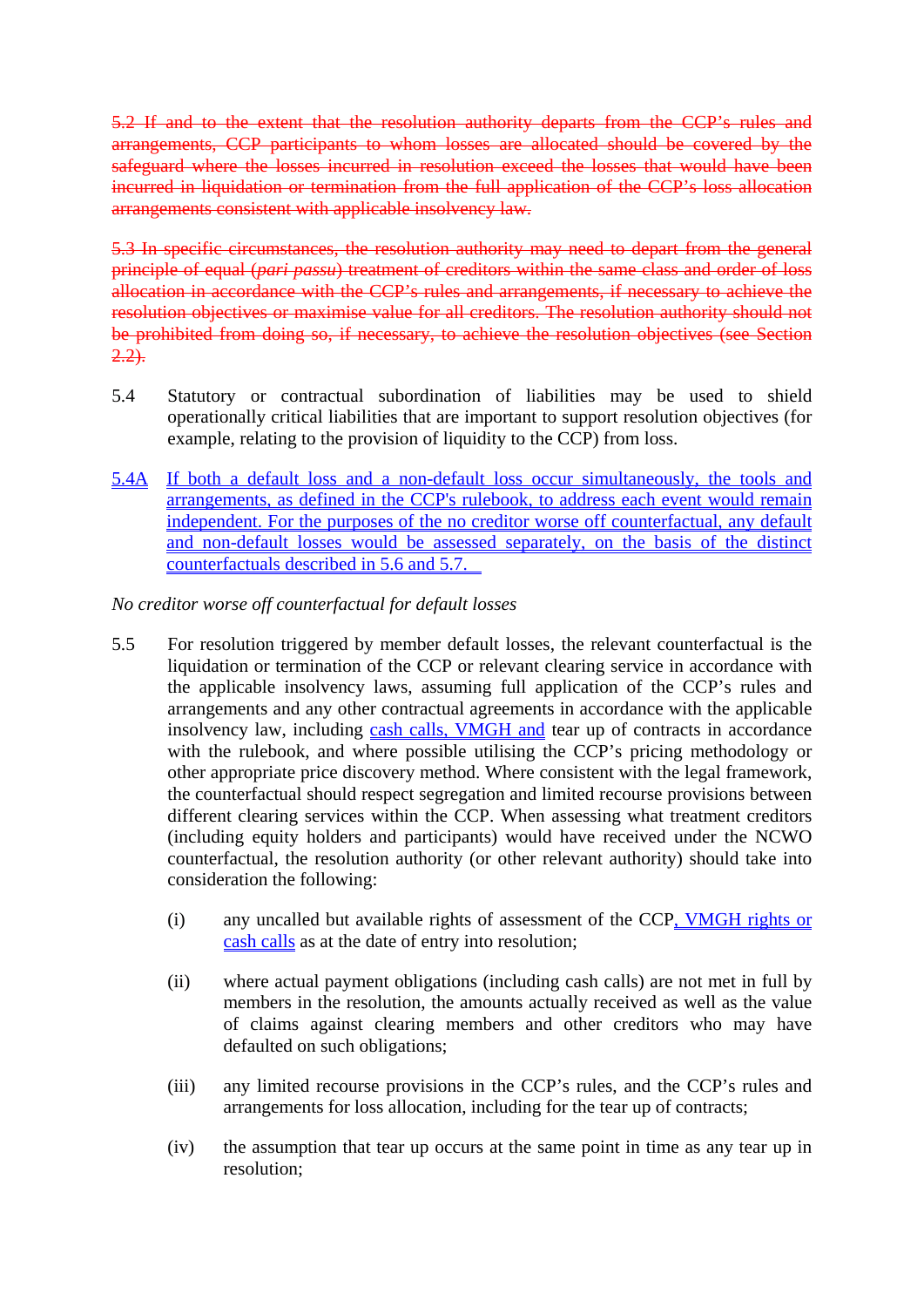(v) the price of any torn-up contracts as determined in accordance with the rules of the CCP and where possible utilising the CCP's pricing methodology or other appropriate price discovery method, and consistent with applicable insolvency law.

# *No creditor worse off counterfactual for non-default losses*

5.6 For non-default losses, the relevant counterfactual is the liquidation of the CCP  $\frac{1}{2}$ accordance withunder the applicable insolvency laws, assuming full application of any loss sharing arrangements by the CCP relevant to the type of loss incurred and full application of any cash calls, in accordance with the relevant applicable insolvency lawCCP rules.

# **6. Financial resources**

*(Key Attributes 6.2-6.4; FMI Annex 4.11, 7.1-7.2)* 

As part of resolution planning, the resolution authority should make appropriately prudent assumptions about the financial resources that may be required to achieve the resolution objectives and the resources that it expects to remain available under the CCP's rules and arrangements at the time of entry into resolution to:

- (i) address uncovered losses;
- (ii) replenish resources in line with regulatory requirements within an appropriate timeframe;
- (iii) meet costs associated with maintaining and operating the critical functions of the CCP until exit from resolution, including the costs for critical dependencies such as service-level agreements, third-party service providers, or other key dependencies; and
- (iv) meet temporary liquidity needs.

For CCPs that are systemically important in more than one jurisdiction, the resolution authority should duly consider the views of the CMG in its assessment.

Jurisdictions should have effective resolution regimes and policies in place so that authorities are not constrained to rely on public bail-out funds to resolve a CCP. If, as a last resort and for the overarching purpose of maintaining financial stability, a jurisdiction determines that temporary public funding is necessary to achieve an orderly resolution, the resolution authority should have the power to recover such funding from the CCP or any successor entity, or any recoveries made against a defaulting counterparty of the CCP, or from CCP participants or other market participants, in order to minimise the risk of losses to taxpayers and in a way that maintains incentives to support recovery.

This power should be supported by credible and effective enforcement mechanisms and sufficient transparency in advance as to how it would operate and to whom it would apply.

6.1 As part of resolution planning, the resolution authority should assess regularly what financial resources and tools can reasonably be expected to be available to it under the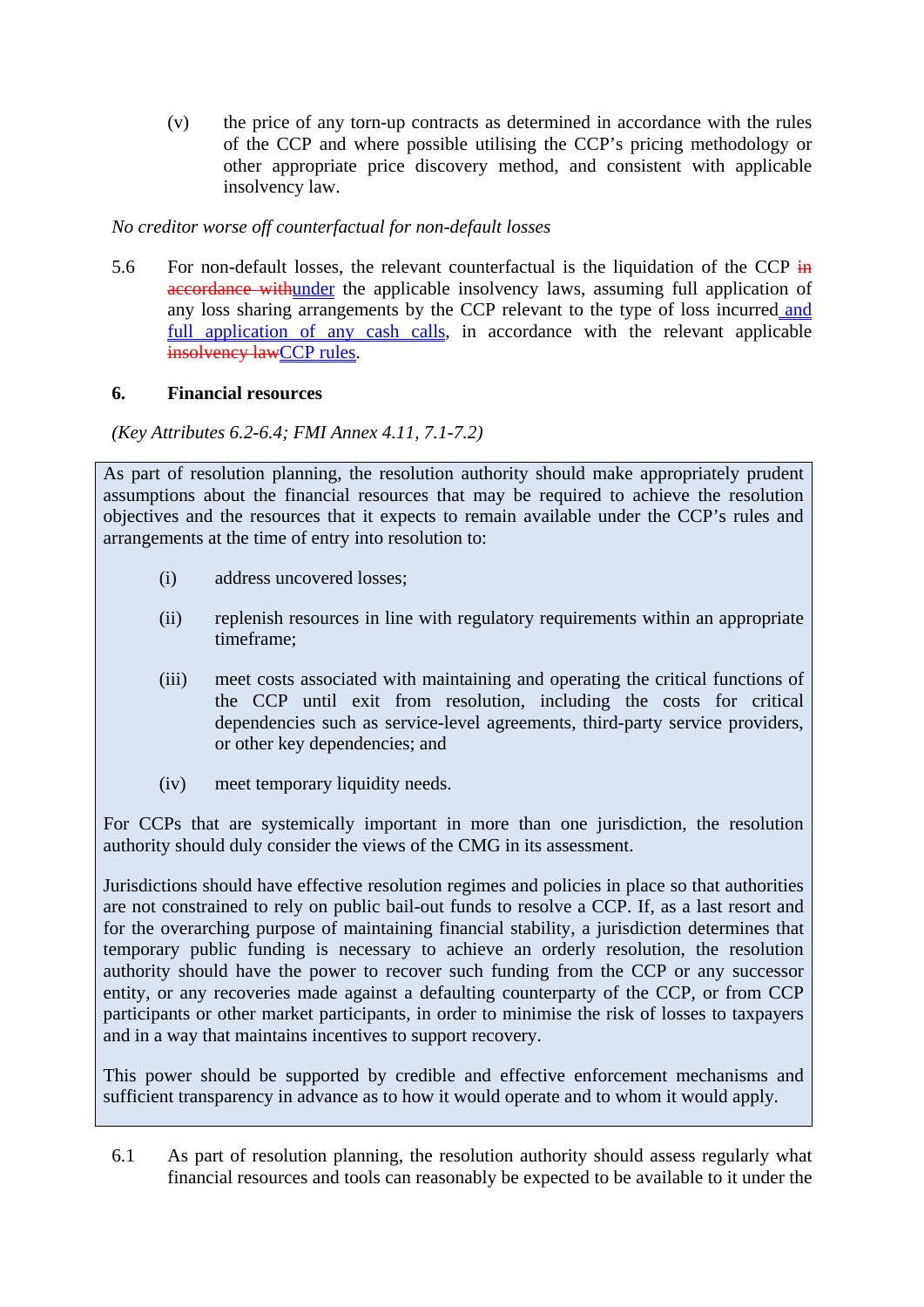resolution regime and the CCP's rules and arrangements at the time of entry into resolution, and whether those resources would be sufficient to achieve the resolution objectives in the case of both default and non-default losses.

- 6.2 For default losses, the resolution authority should consider the following aspects in its assessment:
	- (i) the risk characteristics, complexity and pricing uncertainties of the products cleared, and the related potential margin of error in initial and variation margin calculations;
	- (ii) the size, structure and liquidity of the underlying market in stressed conditions;
	- (iii) the number of clearing member defaults that would be covered by available prefunded and committed resources under extreme but plausible conditions;
	- (iv) the availability, and potential impact on affected participants, of tools such as partial tear up and variation margin gains haircutting; and
	- (v) the credibility of unfunded arrangements in meeting the CCP's potential needs.
- 6.3 In addition, and for all types of loss, the resolution authority should assess the substitutability of the CCP in the markets it serves, and the credibility and viability of any additional arrangements, such as insurance agreements or parental guarantees, that may be available to address uncovered credit losses.
- 6.4 Authorities should ensure that CCPs have in place adequate processes and information management processes to provide the authorities with the necessary data and information required for undertaking the assessment.

## *Provision and recovery of temporary funding*

- 6.5 In jurisdictions where temporary public funding arrangements are available for CCP resolution,  $\frac{137}{2}$  any public funding provided by the authorities should be relied on only as last resort, be limited in time, and be recoverable over an appropriate time period from the assets of the CCP (including any claims against defaulting counterparties' estates or recoveries thereon), its participants and/or other market participants.
- 6.6 In determining the amounts to be recovered, the resolution authority should take into consideration the amounts that CCP participants would otherwise have been required to contribute under the CCP's rules and arrangements and in resolution, had temporary public funds not been provided by the authorities, and, if appropriate, the costs of providing those funds.
- 6.7 Any recoveries by the CCP from the estate of a defaulting counterparty (including defaulting clearing members) should first be used to pay back temporary public funds. If the recoveries from the estate of the defaulter(s) exceed the amount of funding

<sup>1</sup> <sup>137</sup> Potential arrangements are described in Key Attribute 6 and FMI Annex section 7.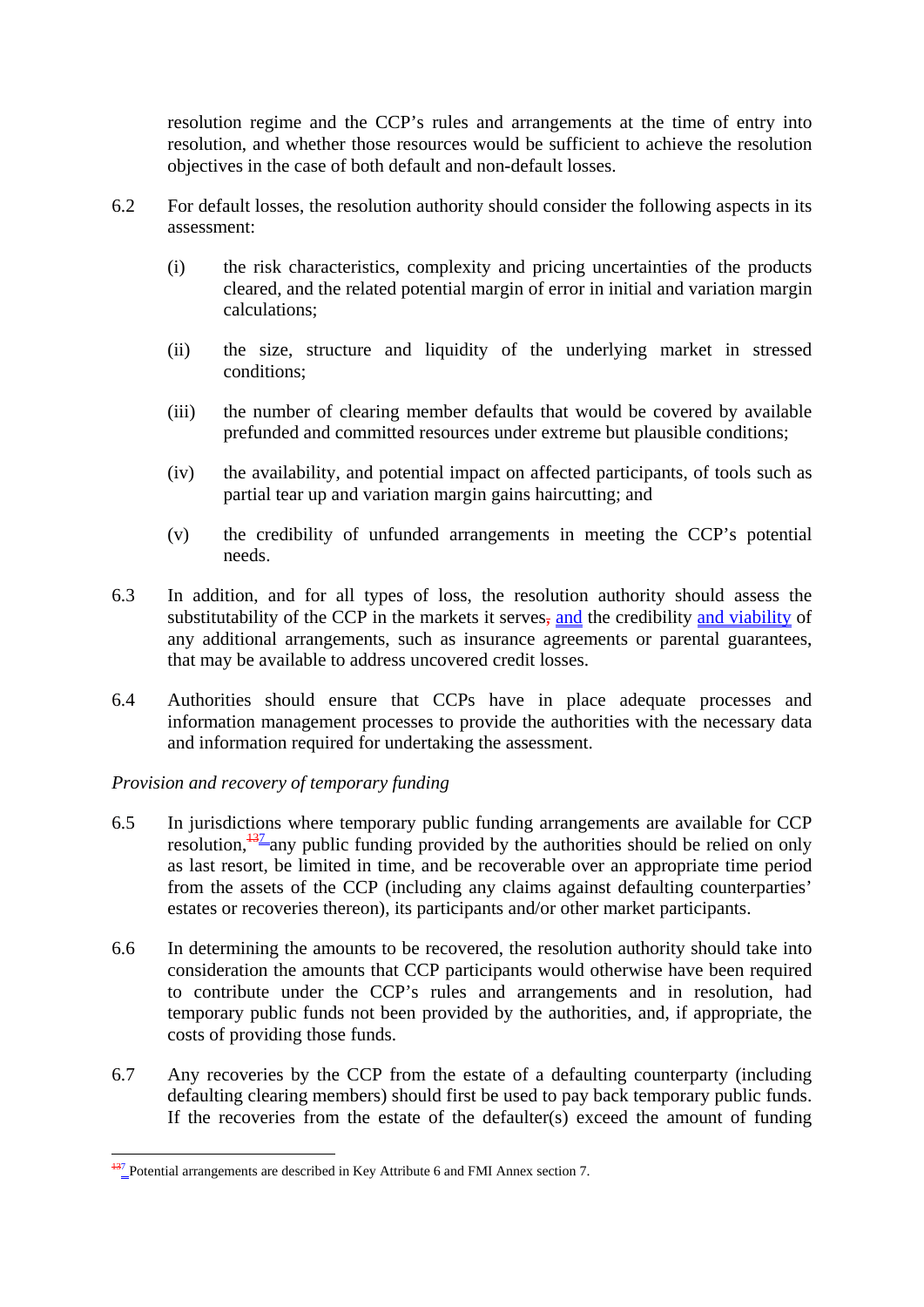provided by authorities, the excess should be treated in accordance with the CCP's rules and arrangements or otherwiseand be redistributed to CCP equity owners, clearing participants and/or other market participants who contributed to the loss allocation arrangements of the CCP in the reverse hierarchy to that in which they were applied to meet a loss.

- 6.8 Arrangements for the recovery of temporary public funding should be publicly disclosed as appropriate. Where appropriate they should be written into the legal framework and the CCP's rules and arrangements in order to help provide clarity and transparency regarding how authorities would recover funds and to provide a legal basis to collect from both domestic and foreign participants of the CCP.
- 6.9 Other recovery methods of temporary public funding, such as selling an equity stake in the CCP or imposing transaction levies to recoup temporary public funds from a broader base, may also be considered.

#### **7. Resolution Planning**

*(Key Attributes 11.1-11.4, 11.6-11.8; FMI Annex 11)* 

For all systemically important CCPs, the home resolution authority should develop, in cooperation with the CCP's oversight or supervisory authorities (where distinct from the resolution authority), a resolution plan that takes into account the CCP's unique features and risks and its recovery plan, and addresses default and non-default scenarios and a combination of both.

In the case of a CCP that is systemically important in more than one jurisdiction, the home resolution authority should develop the resolution plan in cooperation with the CMG.

- 7.1 The resolution authority should develop and update regularly resolution plans that address resolution scenarios with default losses and non-default losses and a combination of both, distinguishing between different types of non-default loss where relevant.
- 7.2 Given the close relationship between resolution and recovery, the development of the resolution plan should start with the CCP's recovery plan.
- 7.3 The resolution plan should consider different scenarios and identify appropriate tools and actions to:
	- (i) fully address any outstanding losses;
	- (ii) replenish the financial resources of the CCP to a level sufficient to meet regulatory requirements and support the continued and timely operation of the critical functions of the CCP; and
	- (iii) wind down those functions not judged to be critical for financial stability, where necessary or appropriate.
- 7.4 For losses arising from member default, the resolution plan should, in addition to 7.3, identify appropriate tools and actions to return the CCP to a matched book.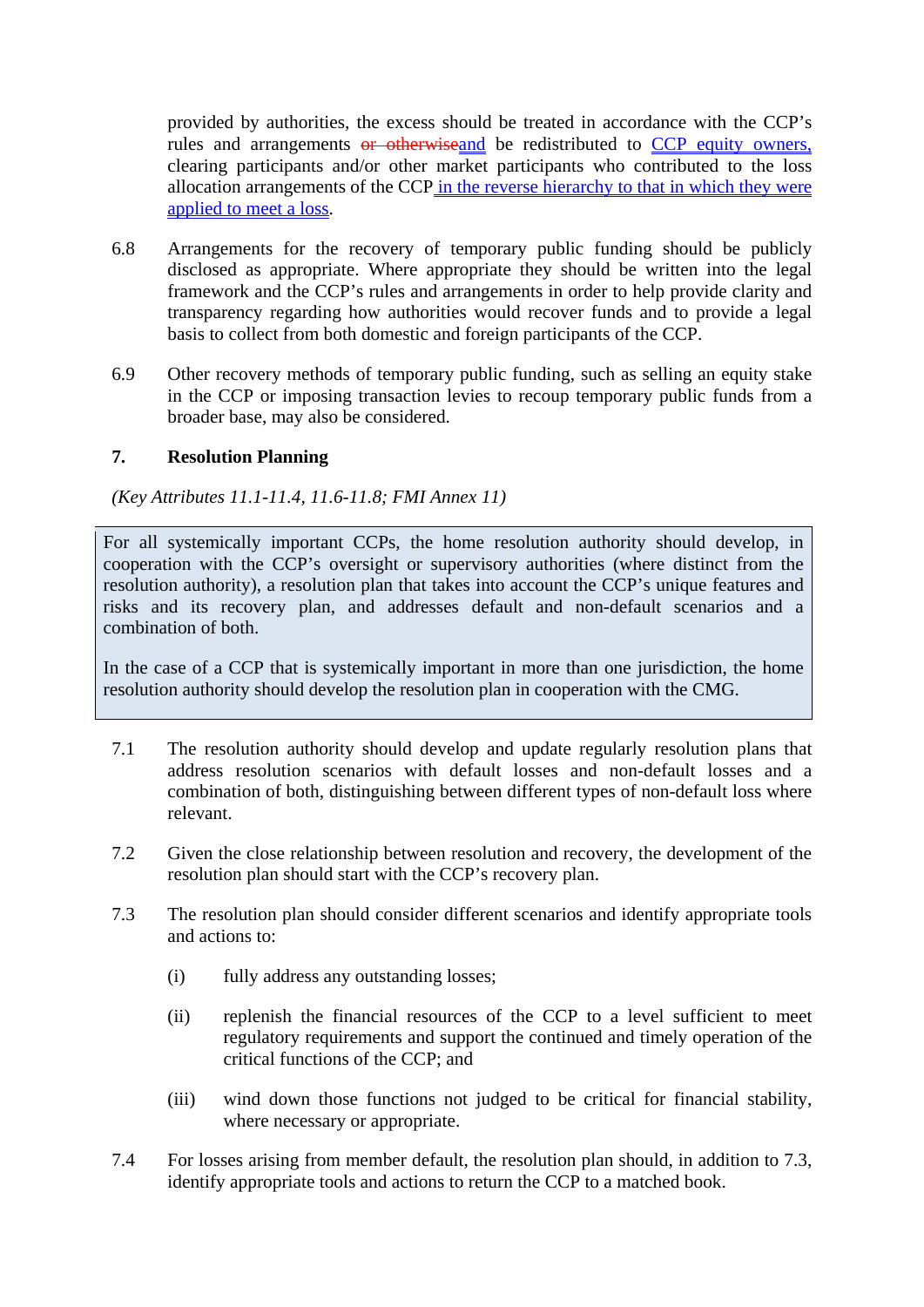- 7.5 The resolution plan should include a description of the following aspects:
	- (i) the decision-making process for triggering resolution including, if applicable, a general description of any indicators that the resolution authority is required to take into account when deciding whether to put the CCP into resolution, or that it would expect to be material to that decision. In the case of non-default losses in particular, it should have regard to the different sources of losses and the speed with which such losses can crystallise;
	- (ii) the critical services and functions that are likely to be continued in resolution;
	- (iii) in the case of a member default, the tool(s) that the resolution authority would expect to use to return to a matched book and the arrangements for allocating the financial losses associated with these measures;
	- (iv) the general process or approach the resolution authority would expect to follow in determining the scope and price of any tear up of cleared contracts;
	- (v) to the extent that the resolution authority would need to depart from the CCP's rules and arrangements, the general process or approach the resolution authority would expect to follow in calculating and allocating losses, including the choice and sequencing of different loss allocation tools, and how the resolution authority would apply the NCWO safeguard and assess losses under the counterfactual for these purposes. Where relevant, the plan should also clarify whether the general process or approach would differ depending on the specific resolution scenario, including different types of non-default risks;
	- (vi) the resolution authority's general expectations as to how and in what time frame the financial resources of the CCP, i.e. default fund and regulatory capital including own contributions to default funds, would be replenished, and any considerations relevant to that expectation;
	- (vii) any ancillary actions that the resolution authority would generally expect to take or consider when implementing the resolution strategy, for example stays on early termination rights;
	- (viii) how the plan would address intra-group dependencies, interoperability arrangements and links with other FMIs, such as other CCPs, exchanges and central securities depositories (CSDs), whether in the same group as the CCP in question or not;
	- (ix) how the plan would support operational continuity, including where threats to the viability of the CCP arise from an interruption or loss of critical third party services, for example arising from the failure of a CSD;
	- (x) how the resolution authority would address in a timely manner any need for consents or change of control or other approvals;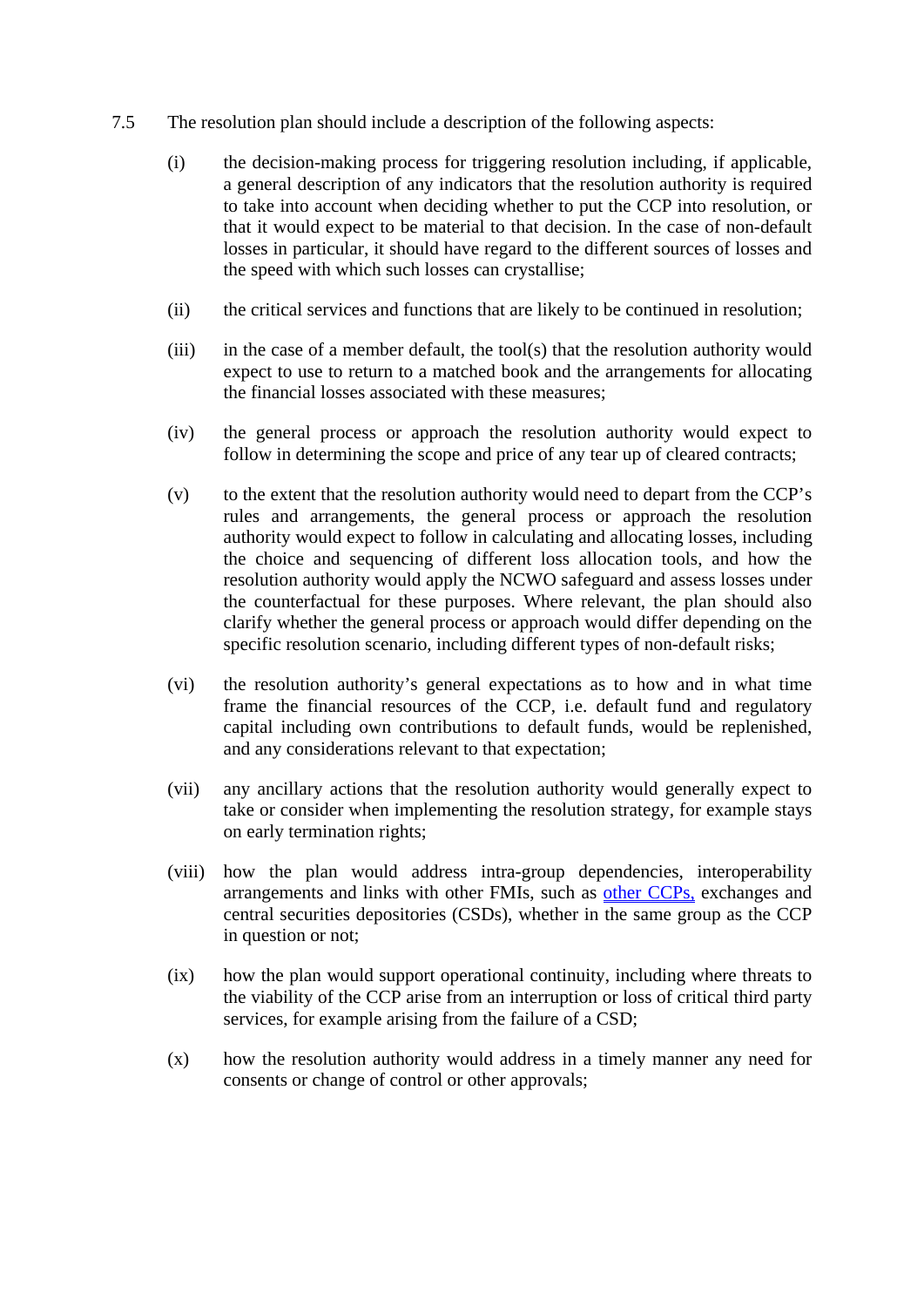- (xi) any steps necessary for the CCP to maintain status as a Qualifying CCP;  $\frac{148}{8}$
- (xii) the wind down of those functions judged not to be critical for financial stability, where necessary or appropriate;
- (xiii) the approach that the resolution authority would expect to take to coordination with other authorities during the resolution, including with authorities within the CMG; any authorities overseeing concurrent default management procedures or resolutions of other relevant CCPs; the supervisory and resolution authorities of clearing members or, where relevant, authorities responsible for setting clearing mandates for specific products, if different from the resolution authority, macroprudential authorities or authorities for financial stability oversight, as well as other relevant authorities not participating in the CMG; and
- (xiv) in jurisdictions where temporary funding arrangements are available, the conditions and processes for considering the provision of temporary public funding in resolution for the CCP and the arrangements for recovering these funds.
- 7.6 The resolution plan should also take into account the following:
	- (i) the ownership, legal and organisational structure of the CCP, including whether it is part of a larger group of FMIs or other financial institutions;
	- (ii) the availability of other CCPs that could credibly and feasibly act as a substitute for the critical functions of the CCP;
	- (iii) the nature and diversity of the CCP's membership as well as its indirect users; and
	- (iv) whether the CCP clears any products or classes that are subject to central clearing mandates.
- 7.7 Resolution authorities should consider the merits of publicly disclosing some elements of the resolution plan. They should take into account the effects of doing so on incentives of CCP clearing members, CCP owners, and market participants to participate in a CCP's default management process and recovery procedures. The resolution authority should make publicly available details of the default waterfall it intends to apply upon resolution including, if any deviations from the CCP's agreed rules and arrangements are proposed.

#### **8. Resolvability assessments and addressing impediments to resolvability**

*(Key Attributes 10.1-10.2, 10.5, 11.1-11.4, 11.6-11.8; FMI Annex 10, 11)* 

The resolution authority should, in coordination with the CCP's oversight or supervisory authorities, conduct regular resolvability assessments to evaluate the feasibility and

<sup>&</sup>lt;u>.</u> <sup>148</sup> See Bank for International Settlements, *Capital requirements for bank exposures to central counterparties*, April 2014 (www.bis.org/publ/bcbs282.htm).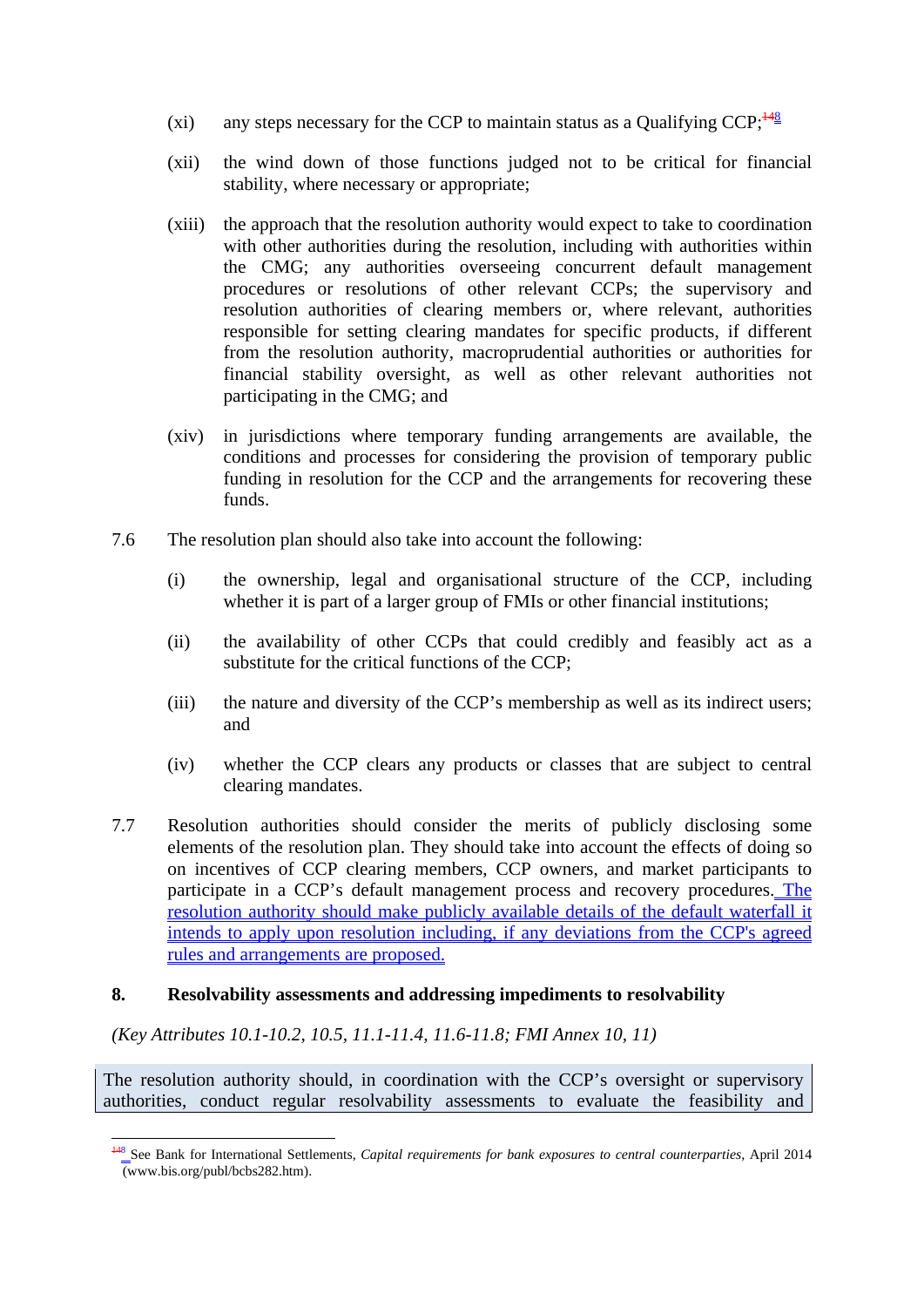credibility of the resolution plan and to identify any legal or operational impediments to resolvability.

The oversight, supervisory or resolution authorities for CCPs should have powers to require the CCPs, where necessary, to address material impediments to resolvability, and be able to require the CCP to arrange for additional financial resources if that would be deemed necessary to achieve effective resolution.

- 8.1 The oversight, supervisory or resolution authorities for CCPs should have powers to require a CCP to adopt measures to improve the resolvability of the CCP including, where necessary and appropriate:
	- (i) changes to the rules and arrangements of the CCP, including changes to delivery, segregation or portability arrangements of participants' positions or related collateral;
	- (ii) operational, structural or legal changes, for example so that different CCP functions or services, such as the clearing of different products, can be dealt with separately in resolution;
	- (iii) changes to the terms or operation of its links with other FMIs.

In requiring any such measures the authorities should take due account of the likely effects of such changes on the soundness of operations of the CCP, including its risk management, the functioning of markets, the provision of liquidity, and the incentives of direct and indirect participants to use the CCP.

8.2 As part of the resolvability assessments, resolution authorities should, in coordination with the CCP's oversight or supervisory authorities, carry out periodic crisis management exercises and assess the adequacy of financial resources and of any funding arrangements and accordingly adopt measures to improve the resolvability of the CCP and adjust the resolution plans, where necessary.

## **9. Crisis Management Groups**

*(Key Attributes 7, 8; FMI Annex 8, 9)* 

<u>.</u>

For CCPs that are systemically important in more than one jurisdiction, the home resolution authority should establish a Crisis Management Group  $(CMG)$   $\frac{15^{159}}{600}$  coordinate the resolution planning and resolvability assessments.

Processes for cooperation and information sharing during a crisis and for purposes of resolution planning and resolvability assessment within the CMG should be set out in a CCPspecific cooperation agreement (CoAg).

Resolution authorities should also cooperate and share relevant information with authorities

 $159$  References in this Guidance to 'CMG' should be read as including other equivalent arrangements based on Responsibility E of the *Principles for financial market infrastructures* that are consistent with the *Key Attributes*.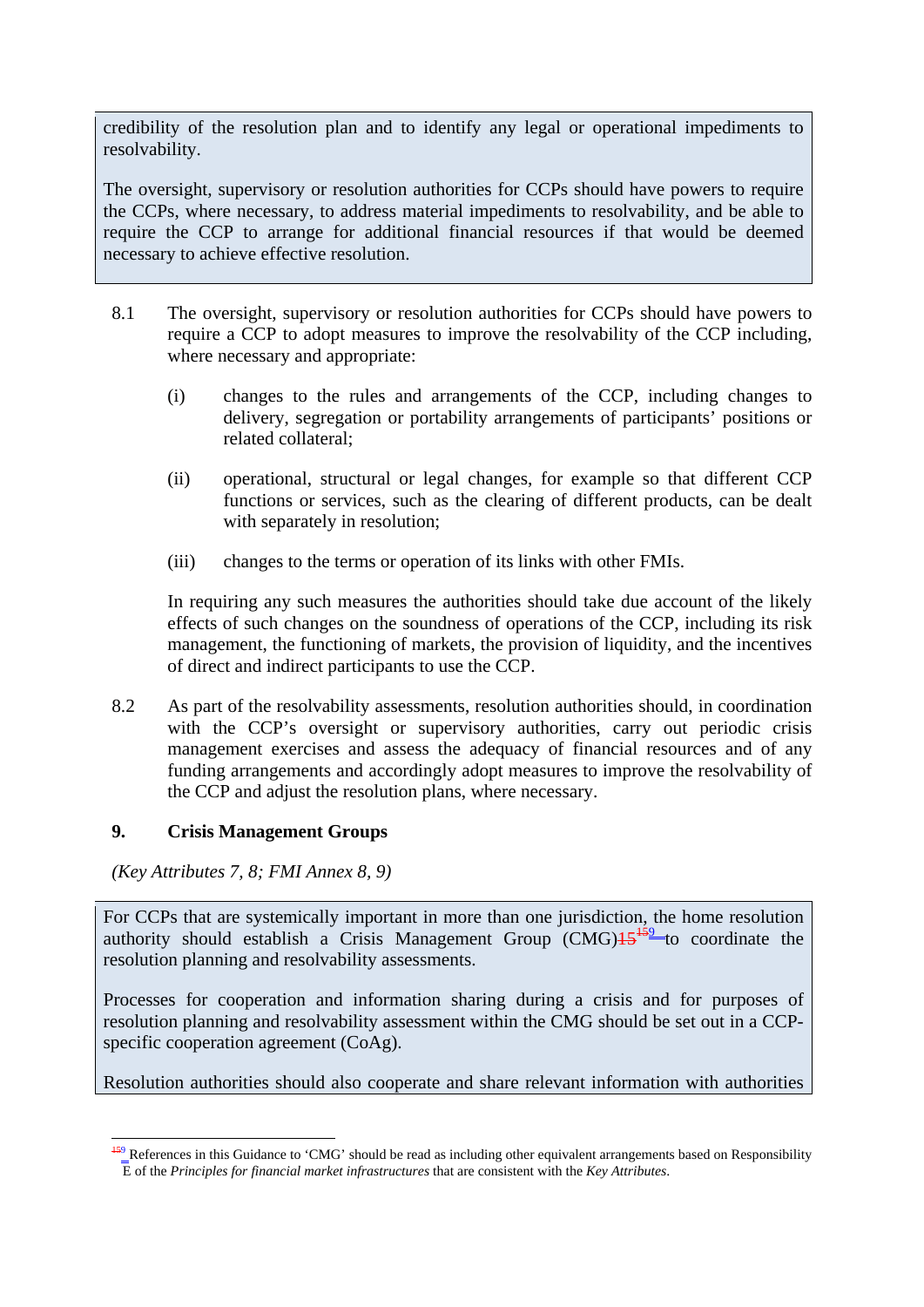in host jurisdictions that are not represented on a CMG.

- 9.1 The home resolution authority is responsible for establishing CMGs for its domestic CCPs. Home and host oversight or supervisory authorities and resolution authorities should consider some or all of the following when assessing whether a CCP may be of systemic importance in more than one jurisdiction and thus a CMG should be established:
	- (i) the extent to which the offshore CCP's participants (or participants' parent company or group, where that relationship may create systemic effects) are located in the host's jurisdiction;
	- (ii) the CCP's share of the aggregate volume and value of cleared transactions that originate in the host jurisdiction;
	- (iii) the proportion of total volume and value of transactions cleared by the CCP that originate in the host jurisdiction;
	- (iv) the extent to which instruments cleared by the CCP are cleared or settled in the host jurisdiction's currency;
	- (v) any links the off-shore CCP has with FMIs located in the host jurisdiction;
	- (vi) the extent to which the offshore CCP clears instruments that are subject to mandatory clearing obligations in the host jurisdiction;
	- (vii) *substitutability*: the extent to which there is no readily available substitute to the offshore CCP that is a major provider of clearing services to the host jurisdiction. Consideration should be given to the degree of overlap in products cleared and critical clearing services offered, among other factors, when evaluating the availability of alternate providers in the host, or another, jurisdiction;
	- (viii) *interconnectedness*: the extent to which the offshore CCP is connected to the host jurisdiction by providing services that are important to the real economy in the host jurisdiction, such that its failure could create, or increase, the risk of significant liquidity or credit problems spreading among financial institutions or markets, in that jurisdiction and threaten its financial stability; and interdependencies between CCPs other than links (e.g. cross-margining arrangements, provision of critical functions from one CCP to the other, and guarantees provided by a common parent company), where relevant, and in cases where the off-shore CCP is part of a financial group, any relevant interconnections resulting from the location of the parent company.
- 9.2 In determining the composition of the CMG of a CCP, the home resolution authority should be guided by the *Key Attributes* and the FMI Annex with a focus on the materiality of the CCP's operations and activities in jurisdictions for resolution planning and for executing a resolution. Consistent with the *Key Attributes* and the FMI Annex, the home resolution authority should consider including in the CMG, in addition to the relevant CCP home authorities (which are the supervisory and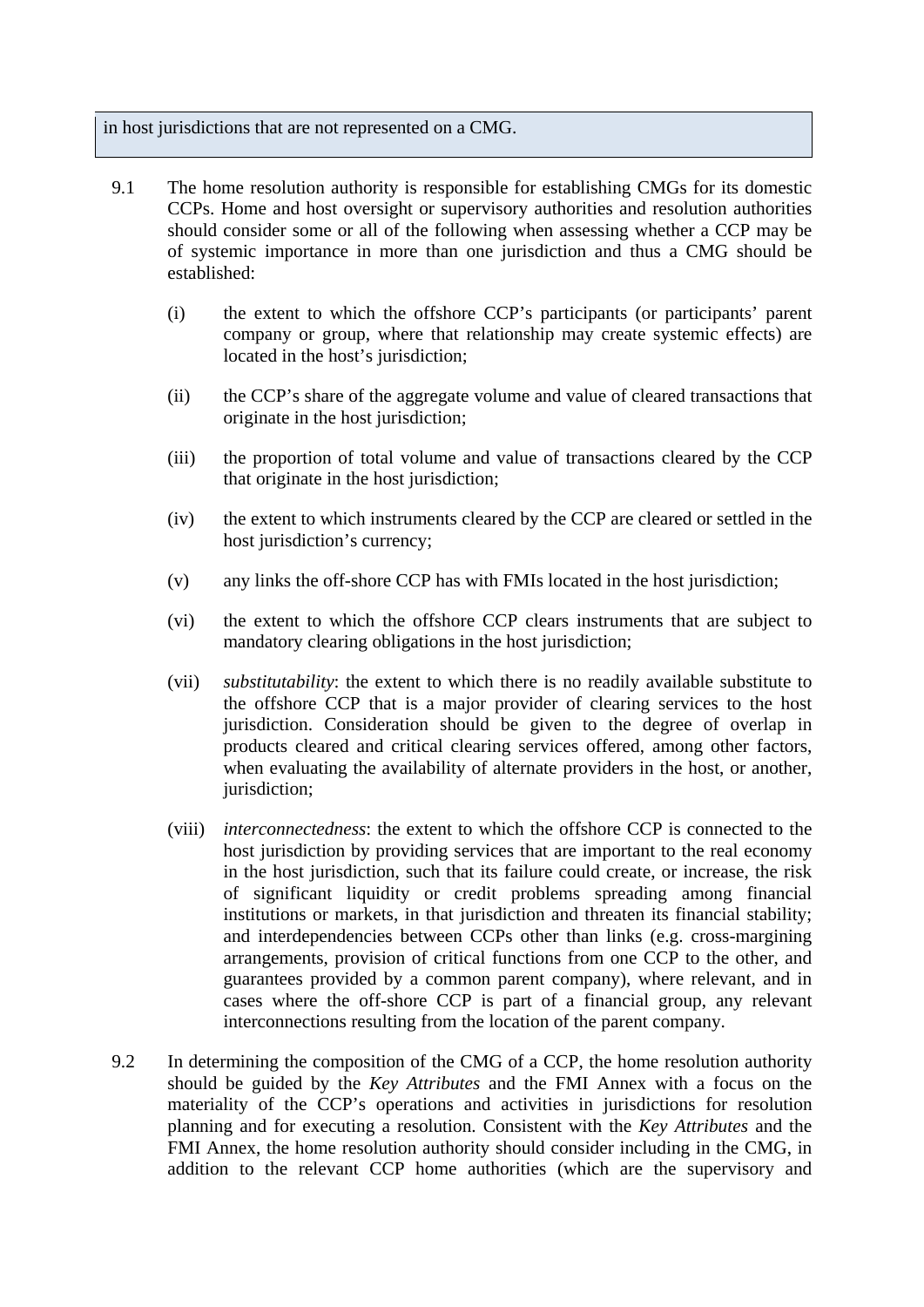resolution authorities, central bank, finance ministry and the public authority responsible for guarantee schemes, if any) the following:

- (i) host country supervisors where the CCP is authorised/licenced to provide clearing services;
- (ii) supervisors and resolution authorities of major clearing members (e.g. jurisdictions where members accounting for a significant share of the CCP's default fund);
- (iii) central banks of issue of major currencies cleared (i.e. currencies accounting for a significant share of the CCP's business);
- (iv) in the case of CCPs belonging to a wider financial group, supervisors and resolution authorities of affiliated entities, that would play a significant role in the execution of the CCP's resolution plan; and
- (v) if relevant, supervisors and resolution authorities of significant FMIs and trading venues operating with the CCP.

The home resolution authority may consider inviting other authorities to join the CMG or to participate on an ad hoc basis where appropriate.

#### *Information sharing within the CMG*

<u>.</u>

- 9.3 CCP-specific cooperation agreements  $(CoAgs)$ <sup> $+610$ </sup> should support information sharing for purposes of resolution and resolution planning on a multilateral basis among all CMG members, including by setting out dedicated arrangements for data confidentiality and professional secrecy.
- 9.4 Information to be shared should at a minimum encompass the information necessary for assessing the credibility and feasibility of the resolution plan in terms of maintaining the continuity of critical functions in a resolution and minimising systemic risk in jurisdictions where the CCP is systemically important. It may also include information about cleared markets, linked FMIs or clearing members.
- 9.4A The home resolution authority should communicate with the CMG during a crisis and consider information provided by the CMG, as necessary and appropriate. Such information sharing may be carried out through existing CoAgs. CMG consultations shall not preclude any emergency action considered by the home resolution authority to be necessary.

#### *Cooperation and information sharing with non-CMG authorities*

9.5 The home resolution authority should establish effective arrangements for cooperation and information sharing with relevant host authorities from jurisdictions where the

<sup>&</sup>lt;sup>1610</sup> Consistent with FMI Annex 9.3, the requirement for CoAgs may be met by crisis coordination and communication agreements, protocols or memoranda of understanding adopted in accordance with Responsibility E of the *Principles for Financial Market Infrastructures*, provided that those arrangements are adapted, amended or supplemented as necessary to support the cooperation, coordination, and information sharing for purposes of resolution and resolution planning within the CMG.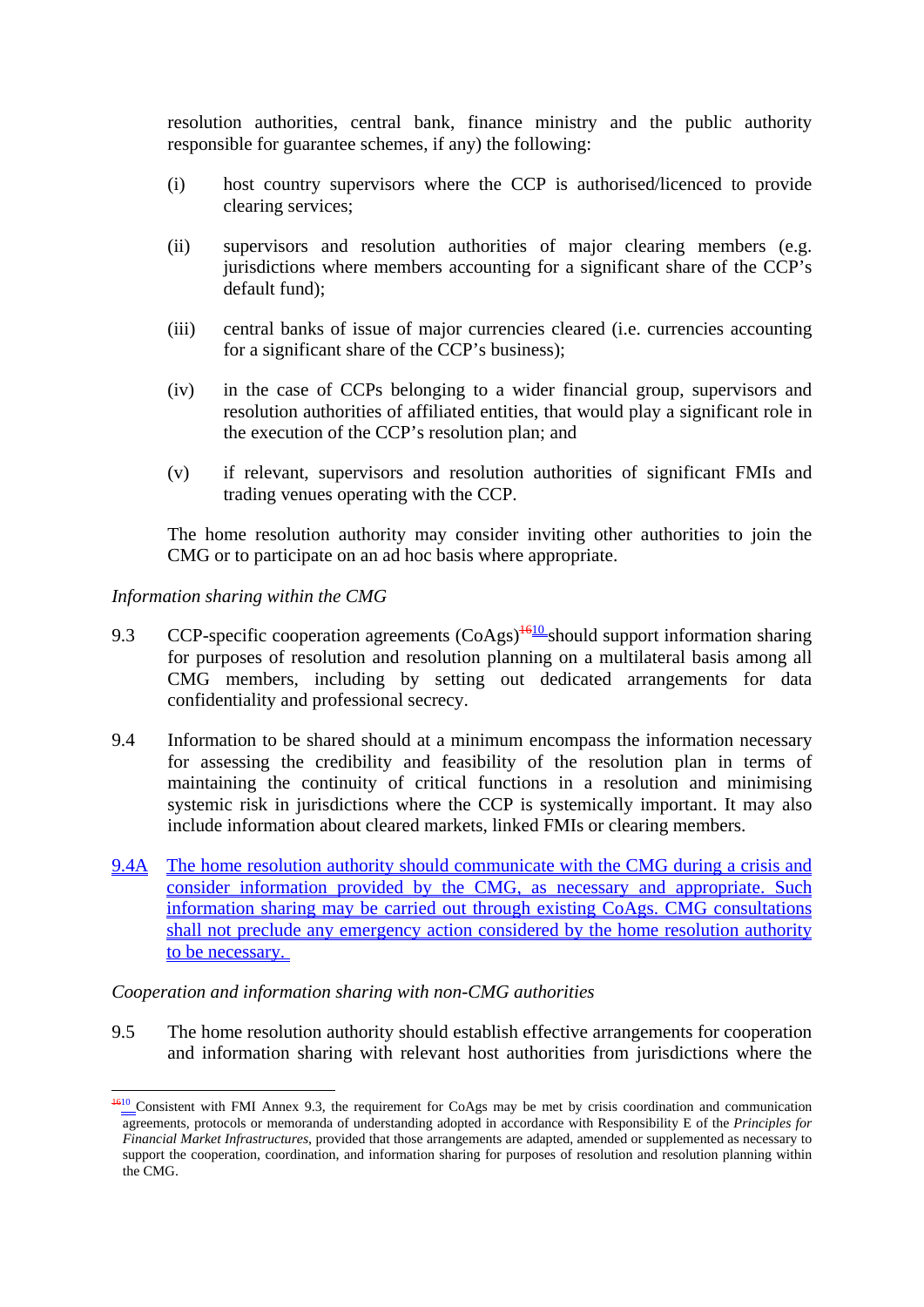CCP is systemically important but that are not represented on the CMG ('relevant non-CMG authorities'), taking as a starting point for those arrangements the FSB guidance on cooperation with non-CMG hosts and using, where possible and appropriate, existing cooperative arrangements between authorities. $\frac{1711}{1711}$ 

- 9.6 During resolution planning, the home resolution authority should share relevant information on the resolution plan with relevant non-CMG host authorities to enable them to understand the key elements of the resolution plan and the impact of contemplated resolution actions on their jurisdictions. It should seek input from these authorities as appropriate. The home resolution authority should consider any information or feedback provided by relevant non-CMG host authorities.
- 9.7 The home resolution authority should communicate with relevant non-CMG authorities during a crisis and consider information provided by those authorities, as necessary and appropriate. Such information sharing could be done through existing cooperation arrangements between authorities.

#### **10. Cross-border effectiveness and enforcement of resolution actions**

*(Key Attribute 7; FMI Annex 8, 9)* 

As part of resolution planning and resolvability assessments, authorities should analyse the CCP's cross-border contractual, operational and organisational arrangements and assess the effectiveness of resolution actions in relation to those cross-border arrangements.

To support their effectiveness and enforceability on a cross-border basis resolution tools and actions should be set out in the legal framework and, where needed, be incorporated in the CCP's rules and arrangements.

#### *Effectiveness of cross-border resolution*

- 10.1 As part of resolution planning and resolvability assessments, the home resolution authority and CMG should identify and address any challenges to the enforceability or effectiveness of resolution actions that may arise in a cross-border context, in particular in relation to:
	- (i) interoperating arrangements and cross-margining with CCPs in other jurisdictions;
	- (ii) critical services and functions provided by entities that are located in other jurisdictions;
	- (iii) participants that are incorporated in other jurisdictions;
	- (iv) the use of foreign custodians, payment banks or settlement banks; and

<sup>1</sup>  $1711$  Financial Stability Board, Guidance on Cooperation and Information Sharing with Host Authorities of Jurisdictions where a G-SIFI has a Systemic Presence that are Not Represented on its CMG, 3 November 2015 (www.fsb.org/2015/11/guidance-on-cooperation-and-information-sharing-with-host-authorities-of-jurisdictions-where-a-gsifi-has-a-systemic-presence-that- are-not-represented-on-its-cmg/)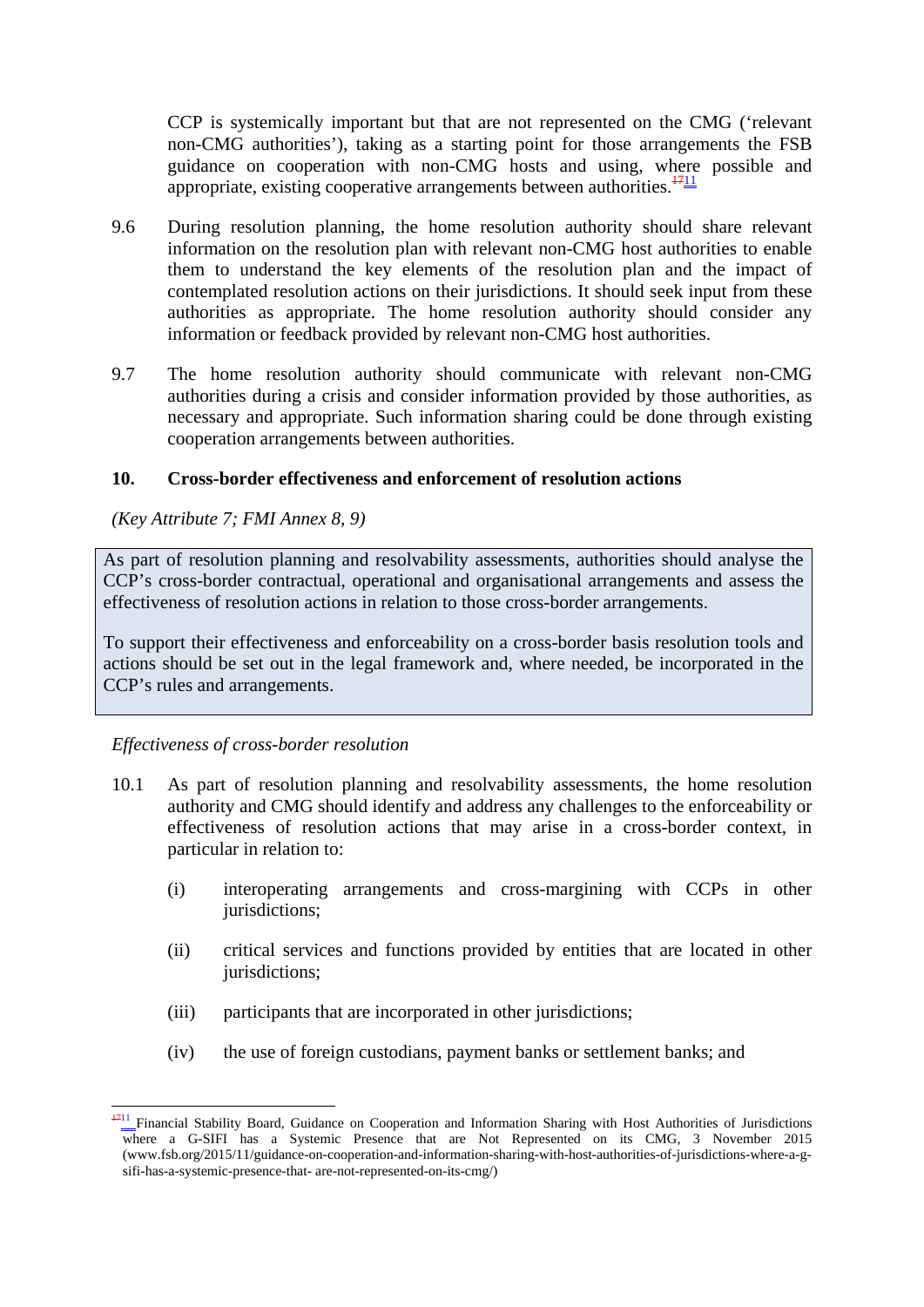- (v) custodian relationships or collateral arrangements governed by foreign law.
- 10.2 To address any identified challenges the relevant authorities should consider as appropriate:
	- (i) agreeing to arrangements for cooperation and coordination of resolution proceedings taking place in other jurisdictions in relation to the CCP, any of its affiliated entities or CCP participants;
	- (ii) agreeing to procedures for supportive actions from relevant authorities in other jurisdictions, including processes to obtain new licenses, recognitions or authorisations that may be necessary as a result of resolution actions contemplated under the resolution plan; or
	- (iii) ensuring that, where needed, resolution actions are incorporated in the CCP's rules and arrangements or in other contractual agreements to give effect to or support the enforceability of such actions on a cross-border basis.
- 10.3 Where relevant, resolution authorities should ensure that they have in place appropriate communication and information sharing arrangements with the relevant domestic and foreign authorities that are competent for setting and suspending clearing mandates.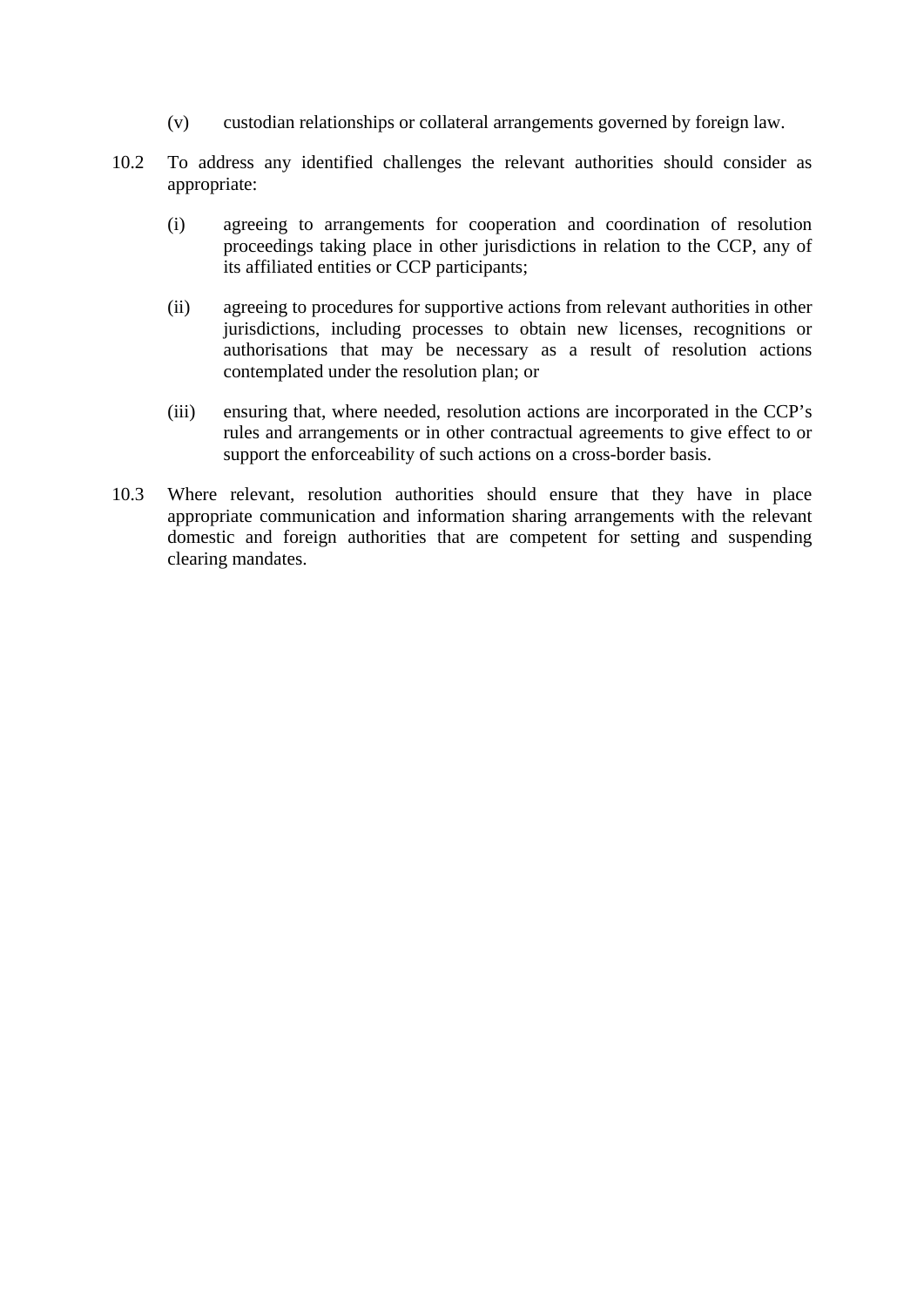#### **Key Terms**

- *Cash call* **A** requirement for clearing members to pay an amount in cash to the CCP upon demand as set out in its rules.
- *Central counterparty* An entity that interposes itself between counterparties to contracts traded in one or more financial markets, becoming the buyer to every seller and the seller to every buyer and thereby ensuring the performance of open contracts.
- *Critical function* Systemically important activities of CCPs, i.e. functions that are vital for the real economy or for financial markets and financial stability in a jurisdiction due to the size or market share of the CCP, its external and internal interconnectedness, complexity and cross-border activities. The availability of substitutes for the CCP in providing the function is also relevant to the analysis. $\frac{1812}{181}$
- *Initial margin haircut* A reduction in the value of initial margin that a non-defaulting participant of the CCP is entitled to return of, with no recourse to the CCP for that reduction.
- *Non-default loss* A loss incurred by a CCP for any reason other than the default of a clearing participant. Examples include losses on investments or due to operational failures or fraud.
- *Participant* A user of the CCP's clearing services, whether directly as a clearing member of the CCP, or indirectly as a client of a clearing member.
- *Recovery* The ability of a CCP to recover from a threat to its viability and financial strength so that it can continue to provide its critical functions without requiring the use of resolution powers by authorities.
- *Resolution authority* Designated administrative authority or authorities responsible for exercising the resolution powers over firms within the scope of the resolution regime. As used in this document, this term should be read to include references to more than one authority where two or more authorities are responsible for exercising resolution powers under the resolution regime. $\frac{1913}{191}$
- *Tear up* **The action of settling and cancelling (without reopening) a** contract. This could be applied to some contracts opposite to those of a defaulter (partial tear up) or all (full tear up) of a particular fungible set of contracts within a CCP or of a particular clearing

<sup>&</sup>lt;u>.</u> <sup>1812</sup> This is consistent with the definition of critical functions in the FSB's *Recovery and Resolution Planning for Systemically Important Financial Institutions: Guidance on Identification of Critical Functions and Critical Shared Services*, July 2013 (www.fsb.org/2013/07/r\_130716a/)

 $\frac{1913}{1913}$  Key Attribute 2.1